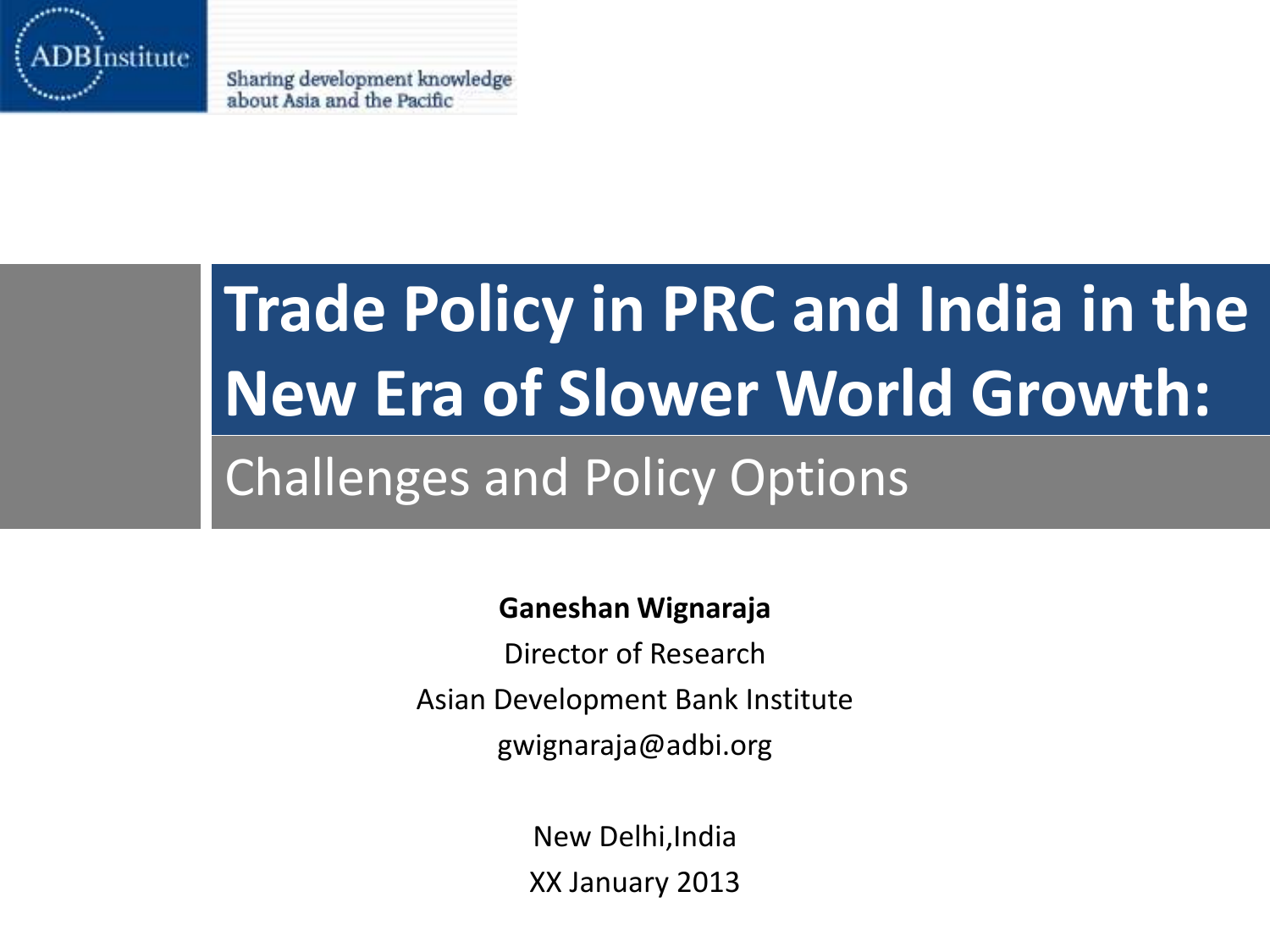### **Weak External Environment Manifests in Asia's Giants**

| <b>GDP Growth (%)</b>         | 2011   | 2012f<br><b>Revised</b> | 2013f<br><b>Revised</b> |
|-------------------------------|--------|-------------------------|-------------------------|
| Major industrial economies    | 1.2    | 1.2                     | 1.3                     |
| <b>United States</b>          | 1.8    | 2.2                     | 2.1                     |
| Euro area                     | 1.4    | $-0.4$                  | 0.2                     |
| Japan                         | $-0.7$ | 1.7                     | 1.6                     |
| <b>Developing Asia</b>        | 7.2    | 6.0                     | 6.6                     |
| East Asia                     | 8.1    | 6.4                     | 7.0                     |
| China, People's Rep. of China | 9.3    | 7.7                     | 8.1                     |
| South Asia                    | 6.2    | 5.3                     | 6.2                     |
| India                         | 6.5    | 5.4                     | 6.5                     |
| Southeast Asia                | 4.6    | 5.3                     | 5.5                     |

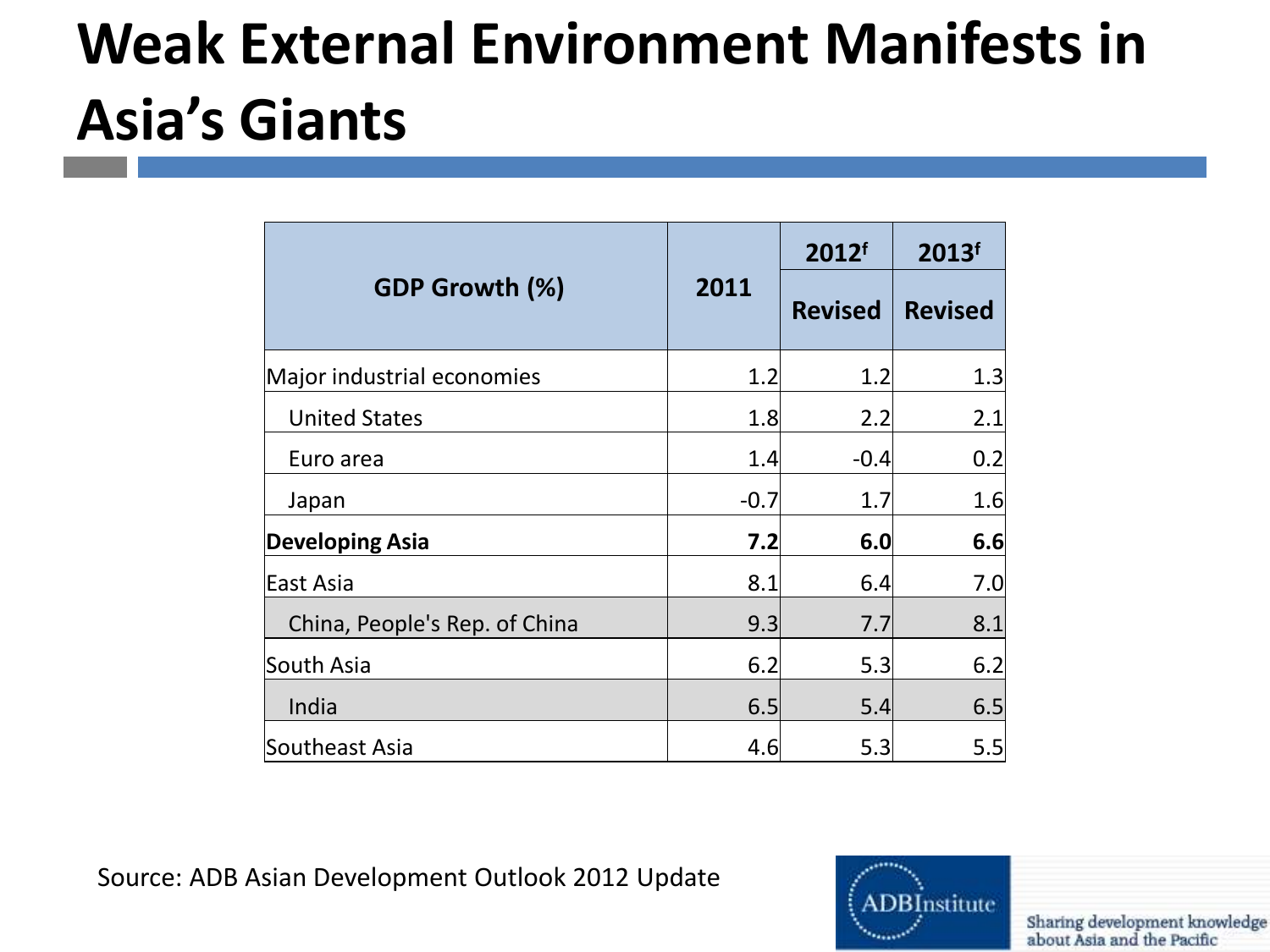### **Contents**

- With the world economy in the recovery ward, Asia's giants under scrutiny as among the few exciting sources of growth
- Lively debate on the giants economic strategies and global impact
- Topical issues:
	- How do the giants compare?
	- What explains the giants rise?
	- Can India close the gap with PRC?
	- What trade issues lie ahead in a turbulent world economy?
- Talk based on Wignaraja (2011 and 2012)

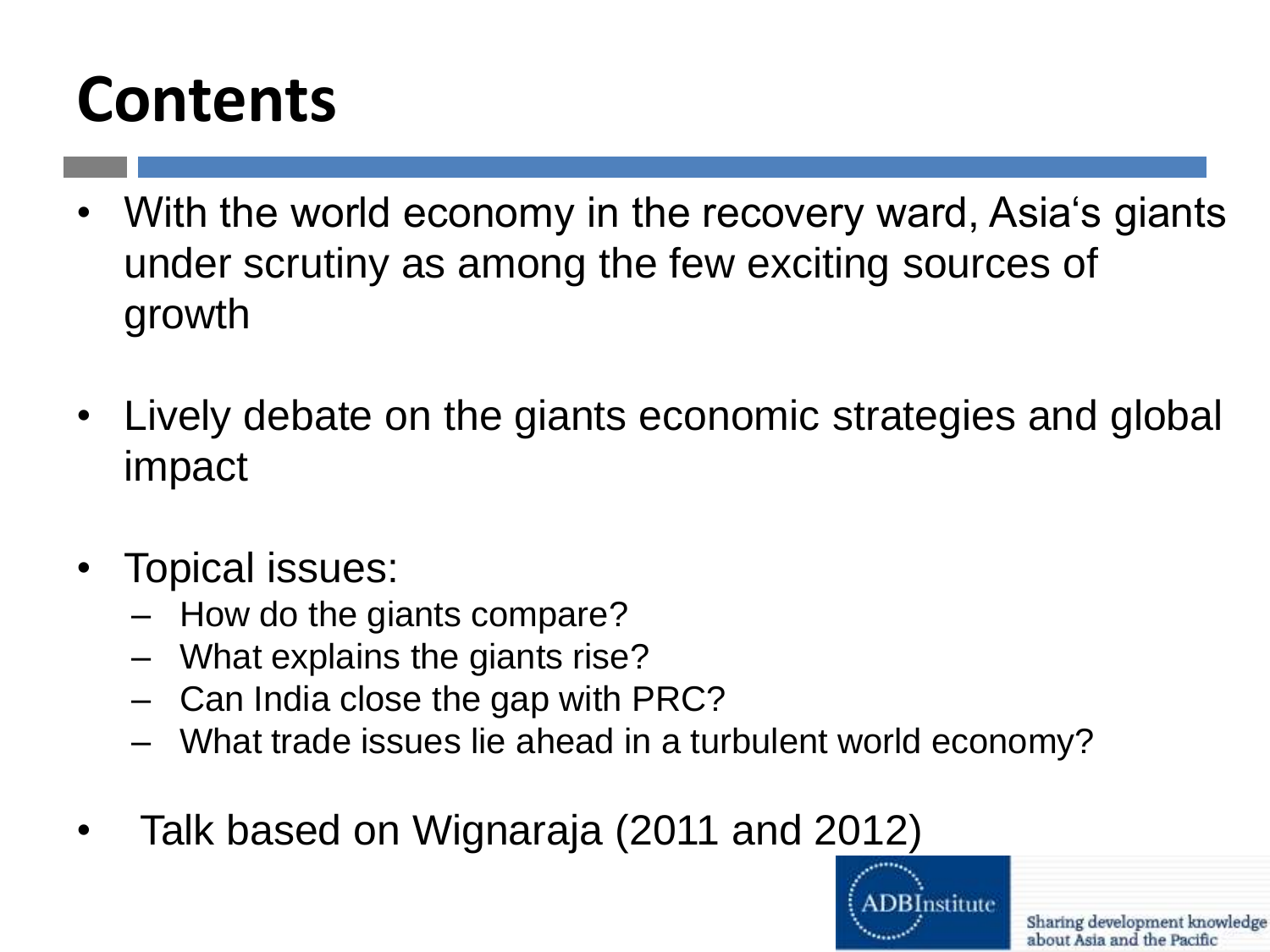### **Messages**

- Giants rise impressive. PRC ahead in world trade due to manufacturing. India leads in skill-intensive IT exports.
- Why?
	- On balance, initial conditions seem to have favoured PRC.
	- Reform approaches similar but differ in timing, sequencing, implementation and complementary policies.
	- India made reform strides since 2000 but PRC seems more proactive with first mover advantage.
- PRC likely to remain ahead in world trade in next decade, but India has opportunity to close gap with policies
- Uncertainties lie ahead on trade and growth. How each giant tackles them will ultimately determine performance.

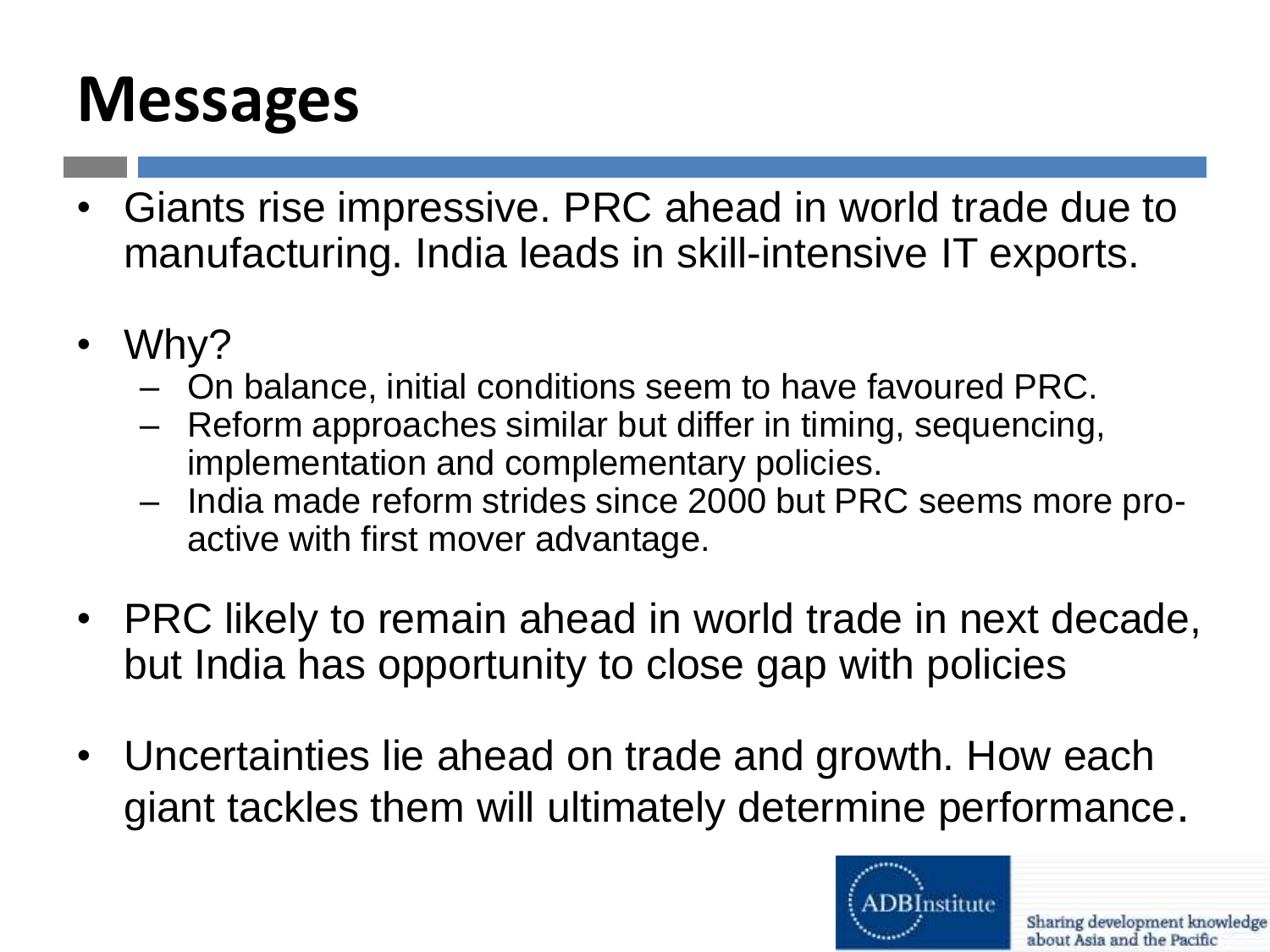# **1. Comparing the Giants**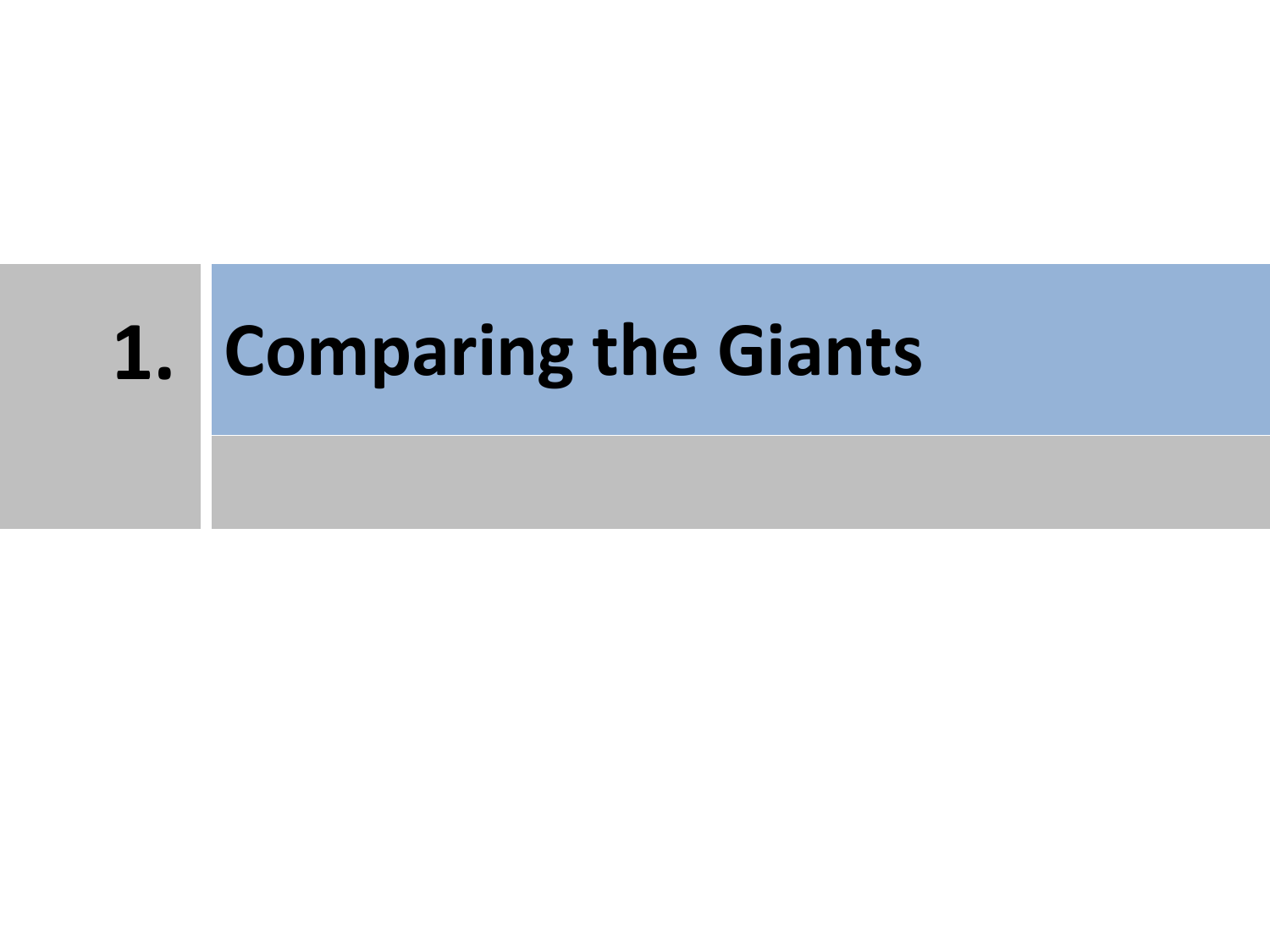### **GDP growth (% per year)**



Source: World Economic Outlook Database, IMF

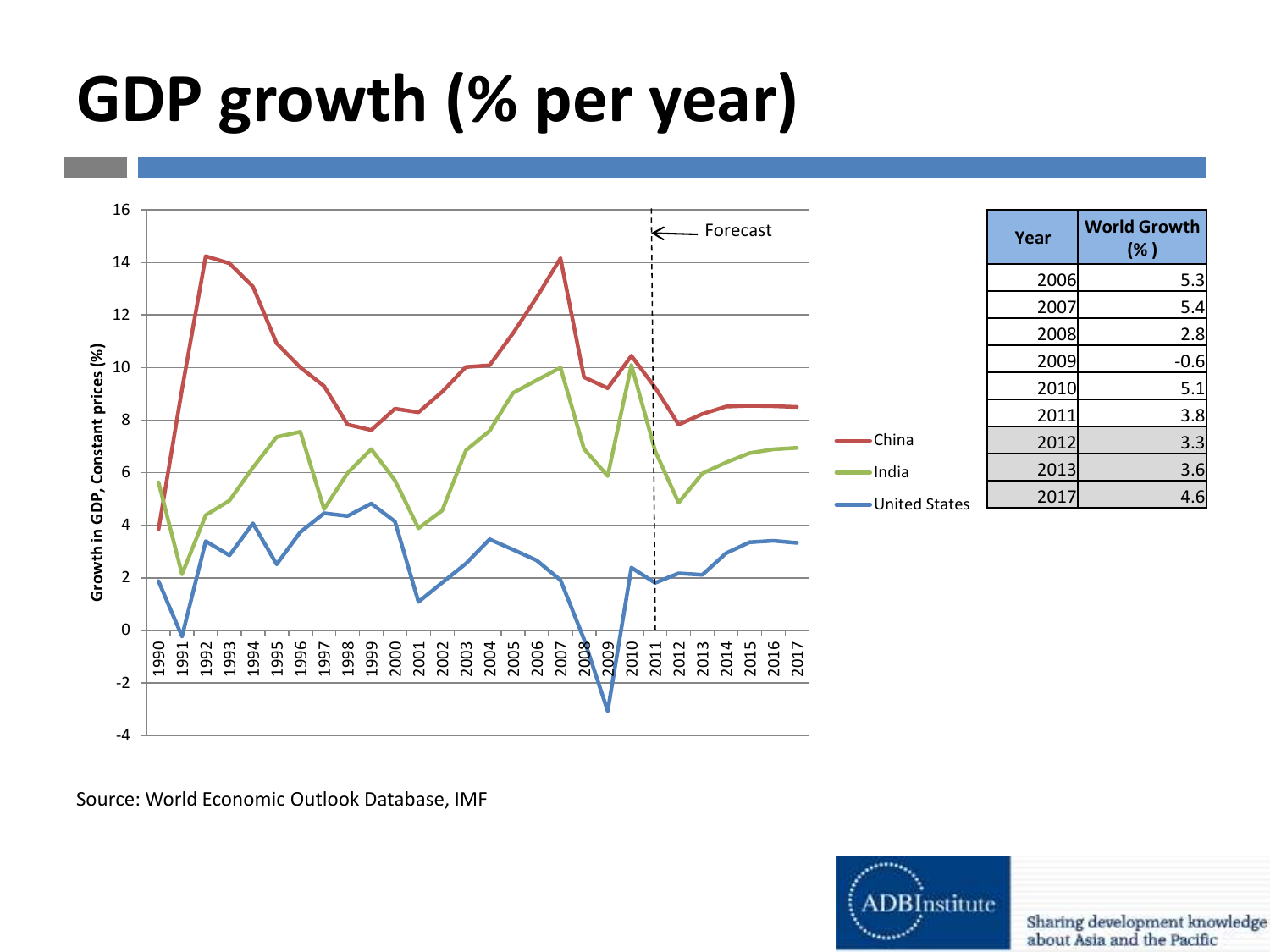### **Share of World GDP**



Source: Economic Indicators, World Bank

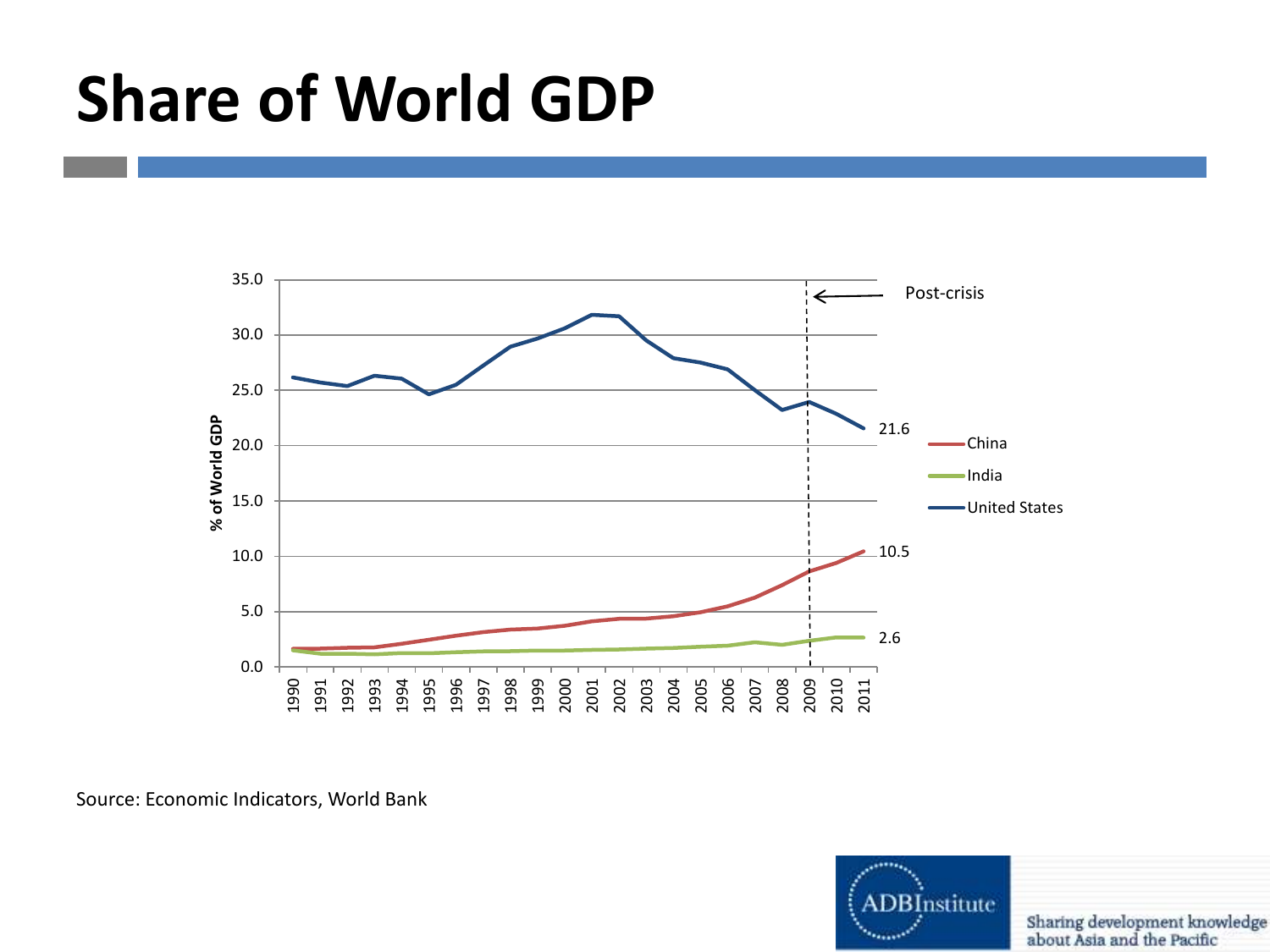### **Shares of Exports in World Exports**





Sharing development knowledge about Asia and the Pacific

Source: Comtrade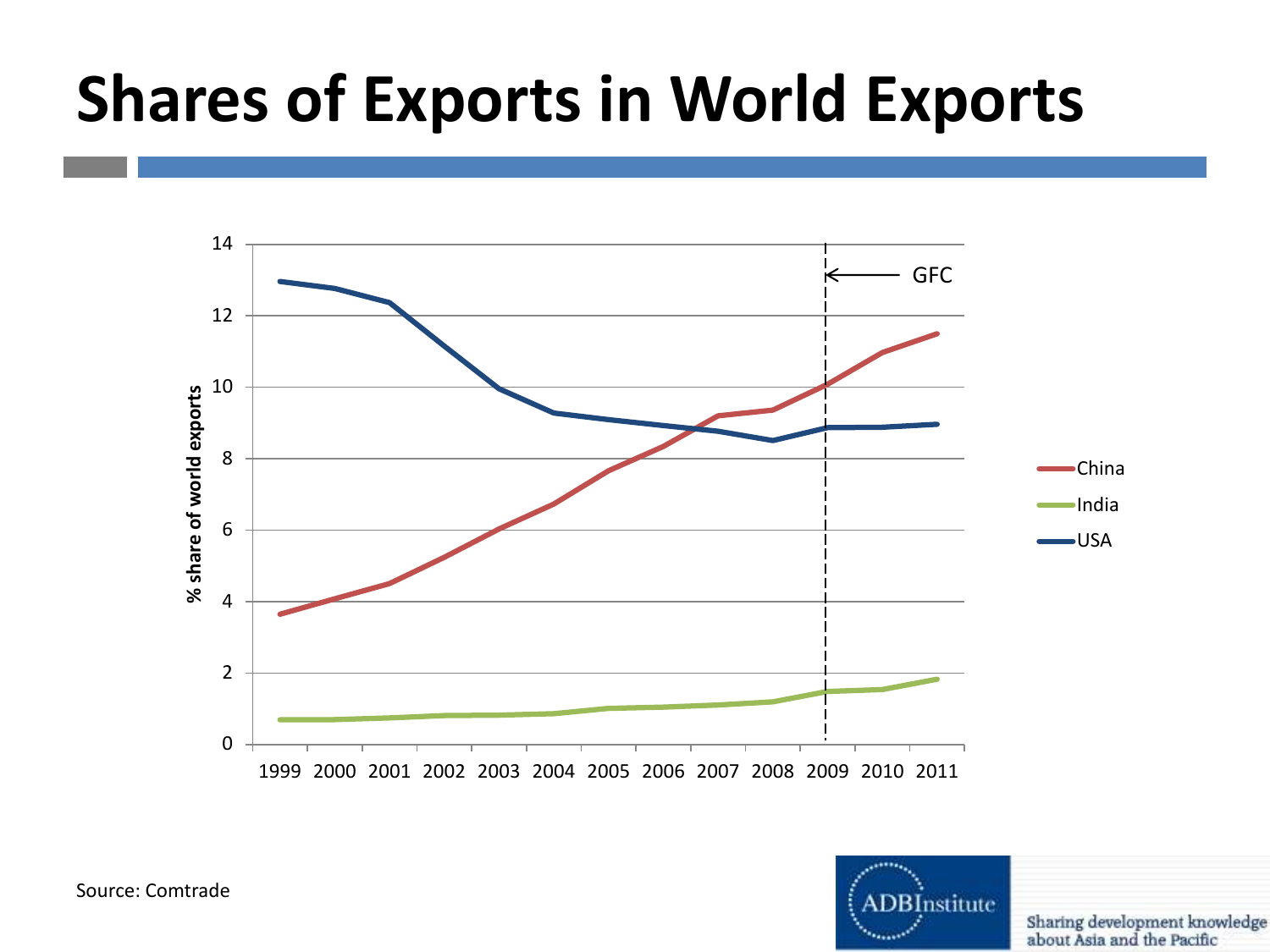### **Participation in Production Networks**



*Source: Compiled from UN Comtrade database using methodology from Athukorala (2011)*



Sharing development knowledge about Asia and the Booths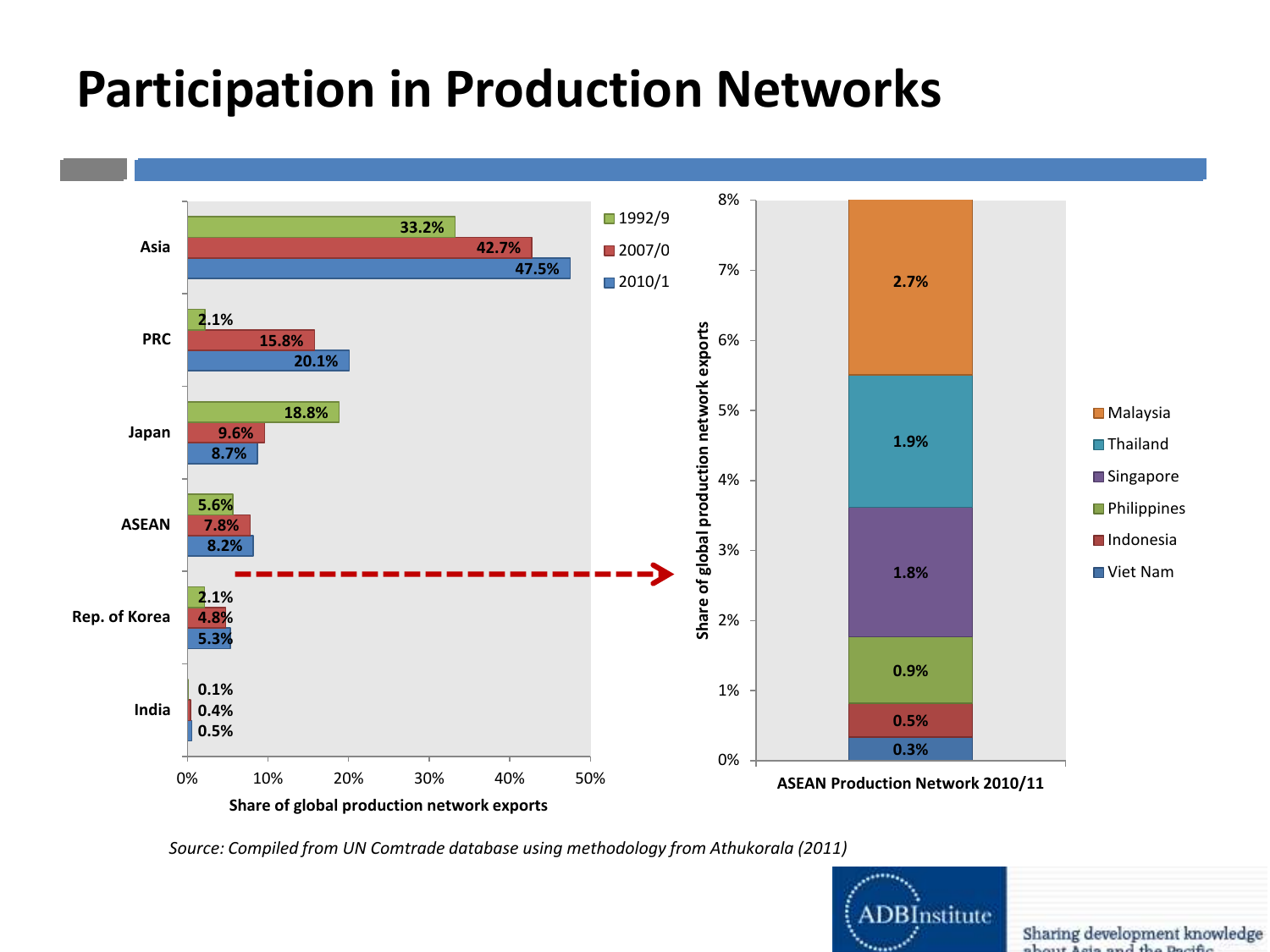### **Export Composition**



**Share of World Manufactured Exports - PRC**

- Both giants witnessed increasing technological upgrading
- PRC dominated low tech manufactured exports for more than a decade and can be seen as a threat by other high-tech exporters
- India's progress in exporting high tech products is less pronounced export growth is based on services

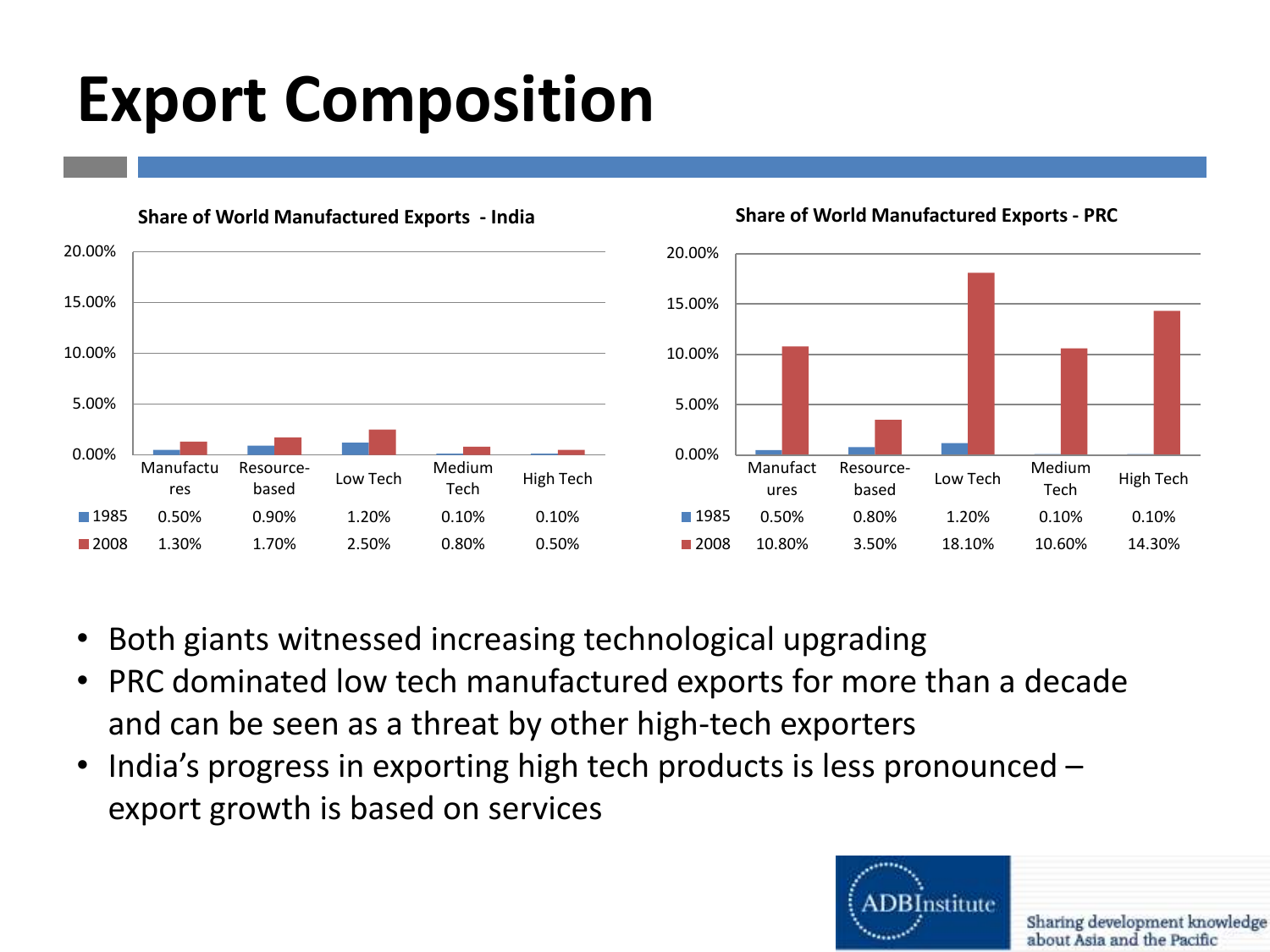### **Which Role do Services Play?**



- India is keeping up with China when it comes to IT services
- 4.7% of world share compared to 4.1% of China
- Also in insurance services India is ahead of China (1.9% vs. 0.6%)

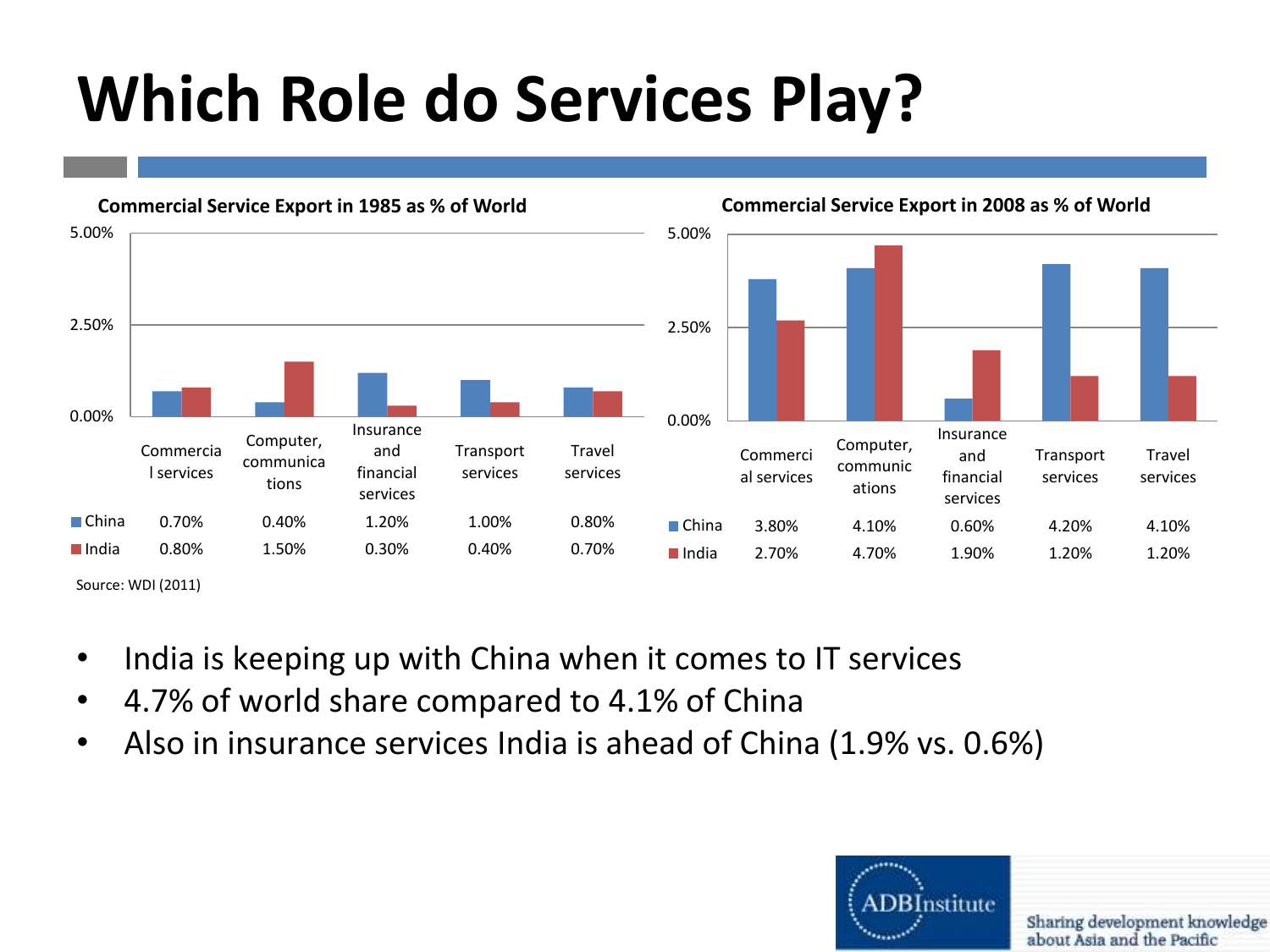### **Poverty Reduction**

- Both of the giants were successful in reducing poverty in the last 25 years
- Applying 1.25 US\$ per day headcount of extreme poverty:
	- PRC: 84.% in 1981 to 16.3% in 2005 (13.1% in 2008)
	- India: 65.8% in 1978 to 41.6% in 2005 (32.7% in 2010)
- But India and China together have 664 million people living on less than 1.25\$ a day (2005)
- Rural Urban inequality is a rising issue

(Source: World Bank (2011))

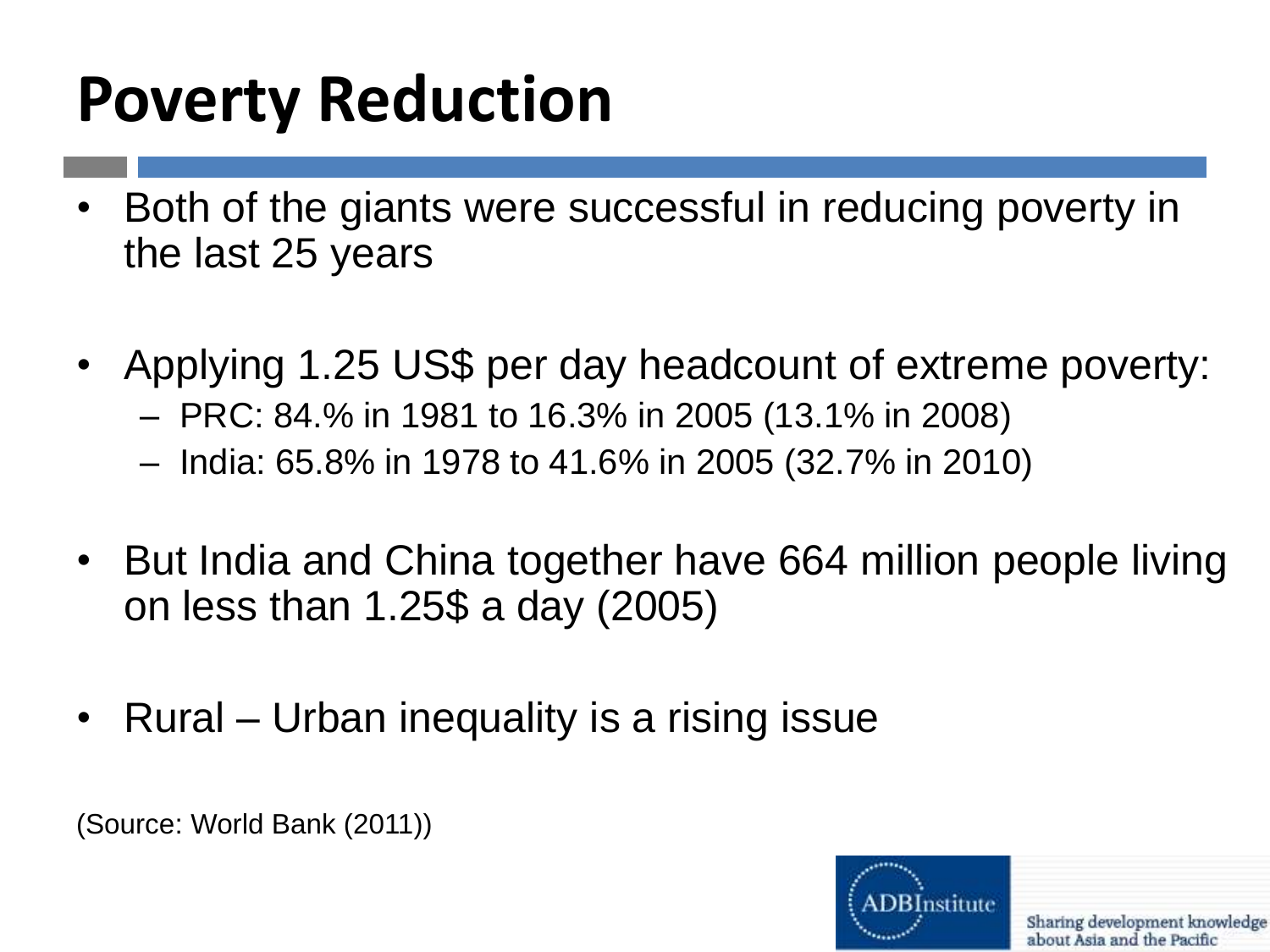# **2. Differing Paths to Reform**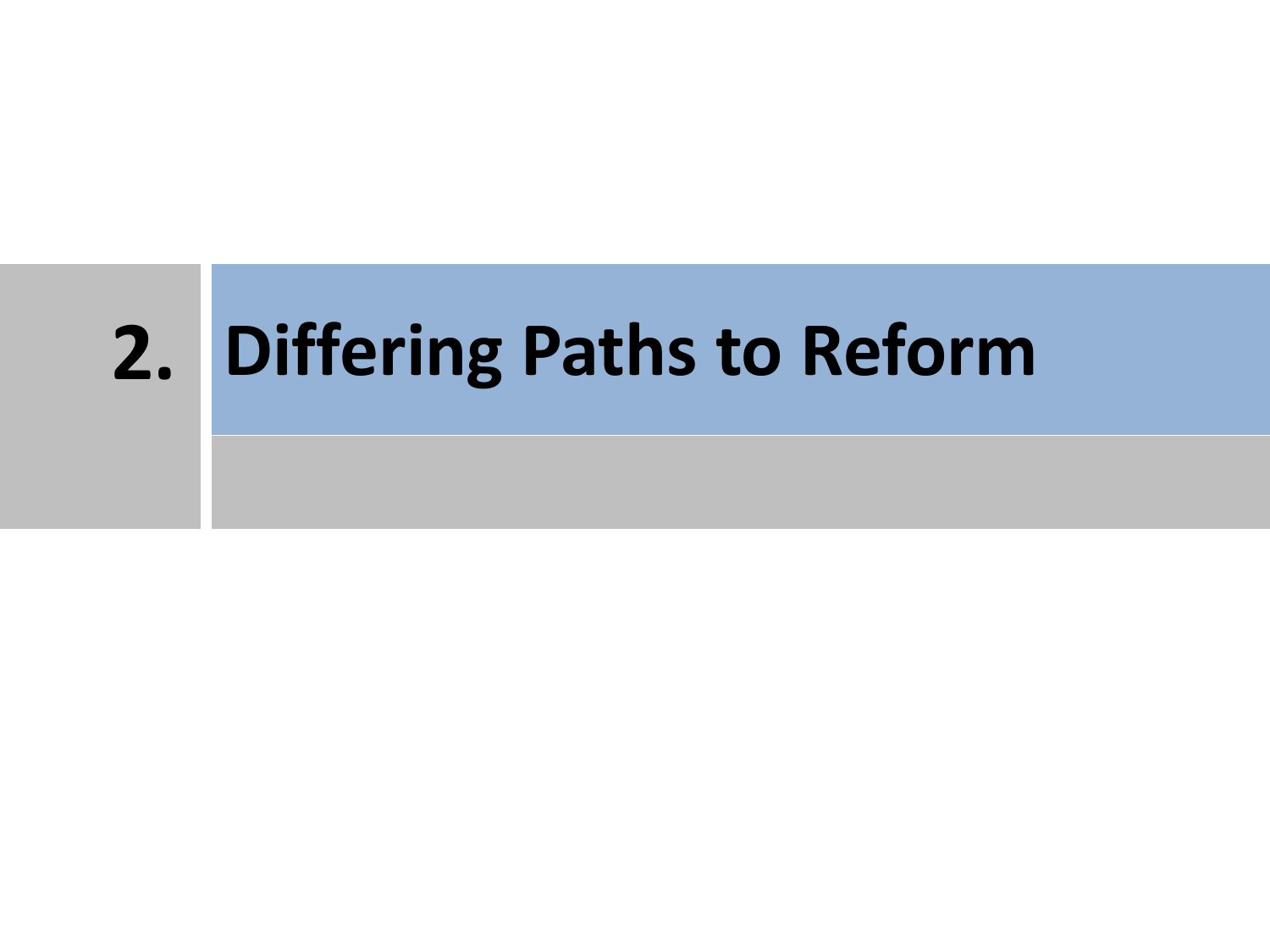# **Role of initial conditions**

- **1. Geography:**
	- China: Proximity to fast growing East Asia
	- India: Shares greater ties with Europe (due to legacy of British rule)
- **2. Presence of large domestic markets (that allows economies of scale to be exploited)**
	- Although the population is almost identical:
		- China has a domestic market of about \$1 trillion
		- India has a domestic market of about \$250 300 billion

#### **3. Ample supply of low-cost, productive manpower**

- Some studies find that labor is more productive in China
- India's success in IT is based on the exposure to English, decreasing communication costs and the establishment of the Indian Institute of Technology

#### **4. Institutions**

- China: Prominent role of Township Village Enterprises (TVEs)
- India: Small firms in India seem to be severely constrained (e.g. access to finance), consequently only larger firms become exporters

#### On balance initial conditions seemed to favour PRC

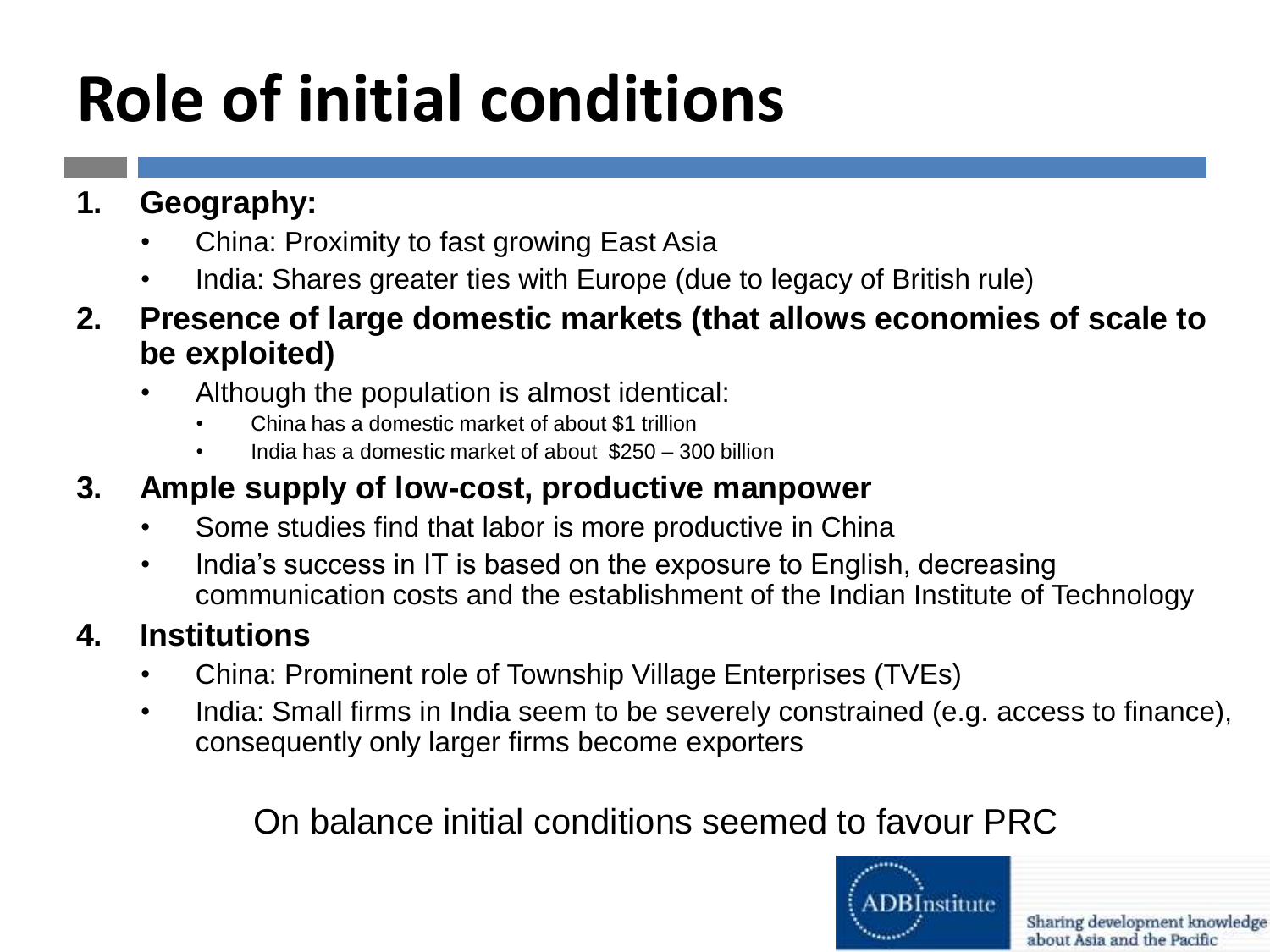# **Reforms - Similarities and Differences**

- **Similarities** in reform approaches:
	- Both giants have pursued distinctive reforms and became outward-oriented, marketbased economies
	- Both followed a gradual approach (unlike the "Big Bang" in Russia)
	- Both giants had a managed float exchange rate regime and a relatively stable exchange rate
- However, **processes of implementation differ**:
	- Overall PRC was swifter, more coordinated and more credible and also introduced reforms earlier
	- China introduced more comprehensive measures and attracted export-orientated FDI
	- PRC was slower in adopting such a comprehensive FDI framework and at first only restrictions on foreign ownership were altered (SEZ legislation was only introduced in 2005)
	- Nonetheless, surge in FDI flows in the second decade of reforms in India
	- Despite India's efforts and the abolition of import licensing: India's average tariffs for raw materials and machinery remain higher than China's
	- PRC used some industrial policy instruments while India relied more on market forces

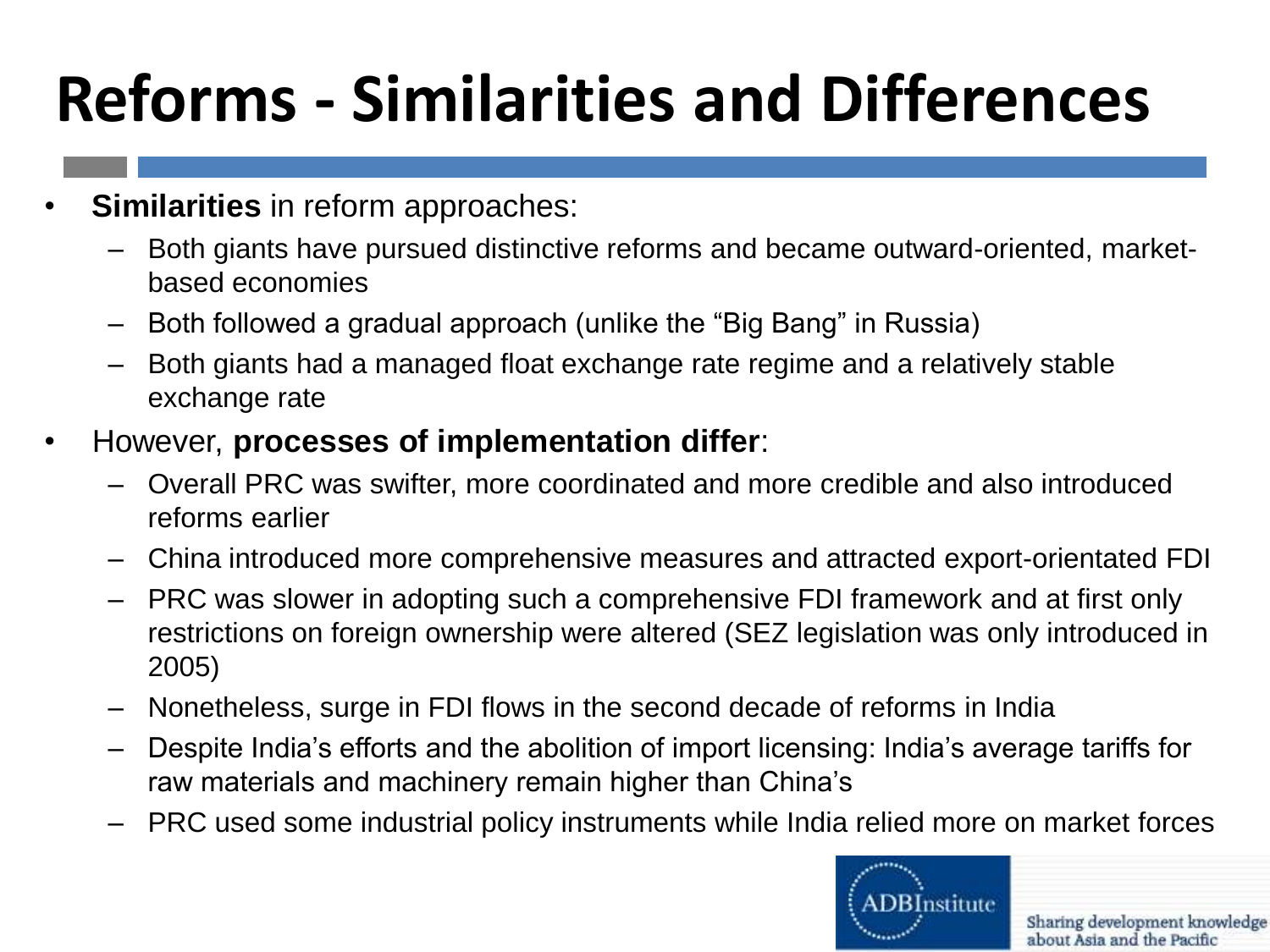# **Previous Inward-Oriented Strategies**

- **China:**
	- Private sector completely eliminated in 1958 (Great Leap Forward)
	- Quotas and other restrictions led to inefficient capital intensive production by large, state-owned enterprises
	- Fixed and overvalued exchange rate
	- FDI was strictly regulated
	- Commodity trade was solely determined by central planning
	- 1978: Huge and protected manufacturing sector that represents 41% of GDP, exports were stagnant and dominated by primary products
	- Reforms started in late 1970s
- **Similar picture in India:**
	- Import substitution in the 1950s
	- Highly protected and inward-oriented trading regime
	- Significant reforms were not introduced until 1991

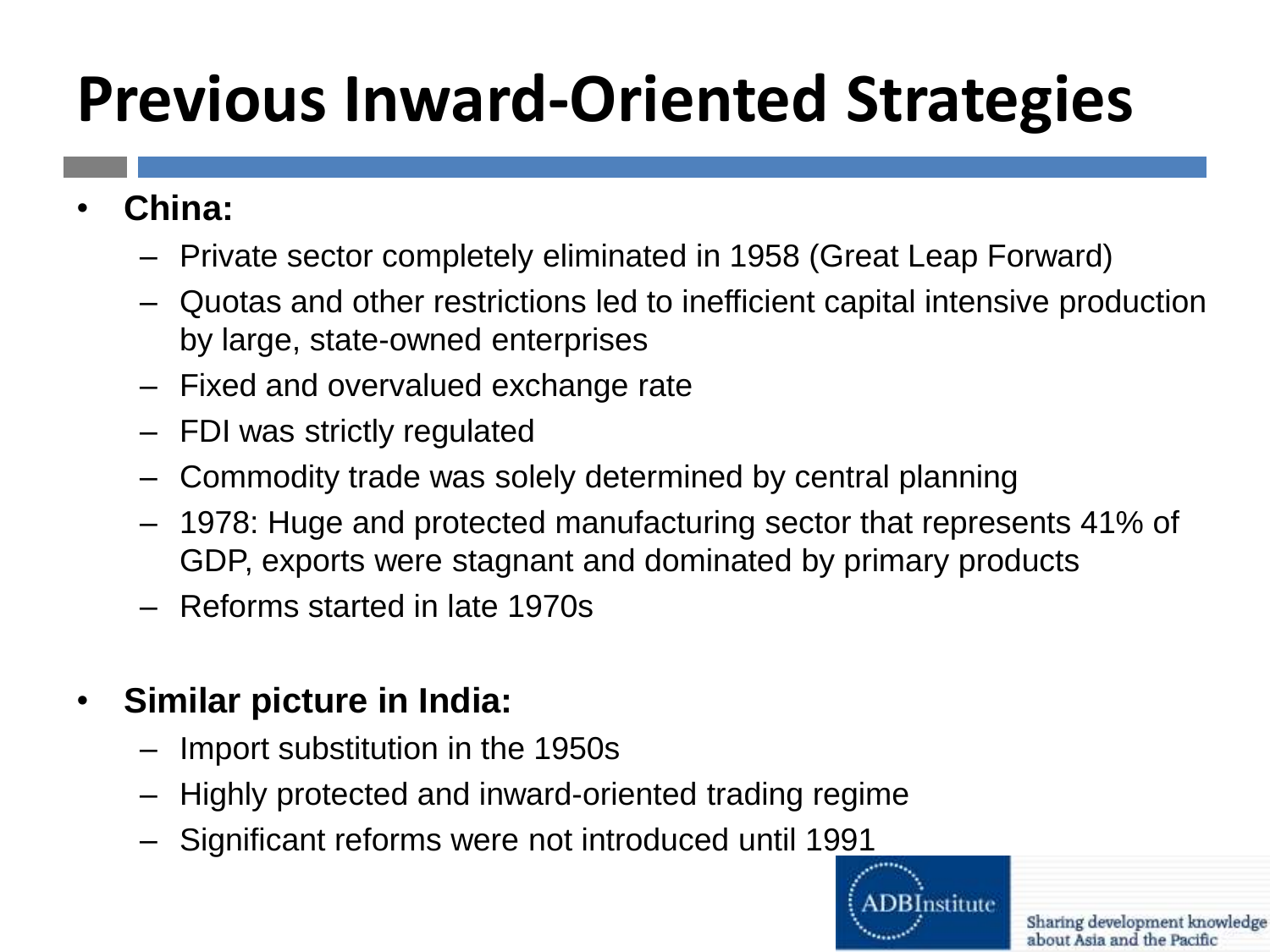# **Reforms in China**

- Trade and investment reforms to attract FDI in the late 1970's:
	- Law to encourage joint ventures between foreign and local investors
	- Establishment of Special Economic Zones (SEZs) on the Southern coast
	- Tax incentives to direct FDI to SEZs
	- Duty drawback system to ensure duty-free access for all imported raw materials, parts and components for export processing
	- Liberalization of export quotas
	- Stable exchange rate
- Import Liberalization WTO Accession and Exchange Rates:
	- 1980's central import planning was substituted by import quotas and licenses (share of imports with quotas fell from 46% to 18 %).
	- More tariff cuts with adoption of socialist market economy in 1992
	- Accession of WTO in 2001: China was part of GATT was a milestone in China's trade integration with the rest of the world

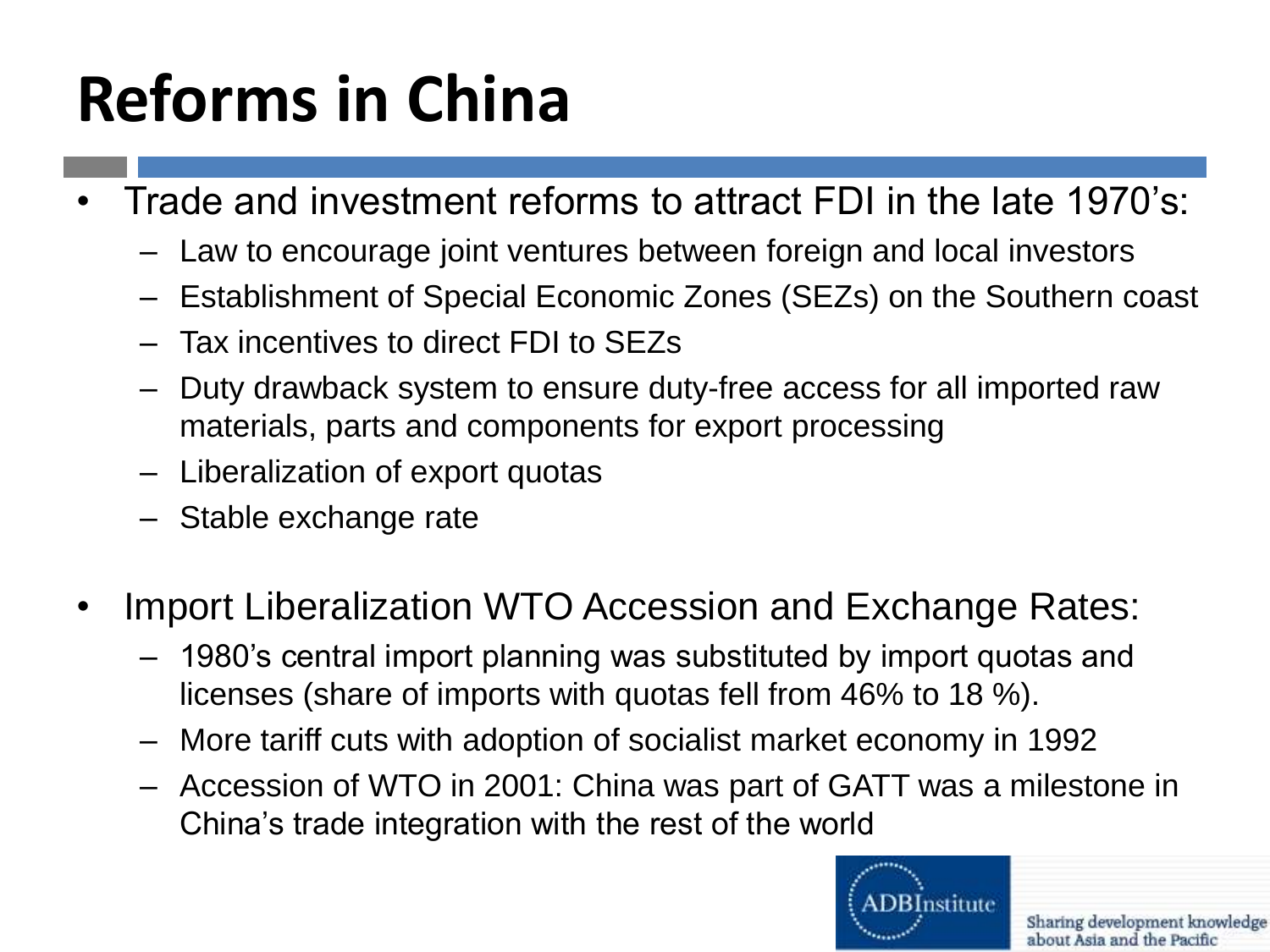# **Reforms in India**

- 3 Phases of India's reforms:
	- Inward oriented state controlled policies (1950-1975)
	- Partial liberalization (1976 1991)
	- Major reforms starting 1991
- Key points of third phase (post-1991)
	- Import licensing on machinery and raw materials was abolished in 1991.
	- Gradual compression of top tariff rates and at the same time rationalization of tariff structure (reducing number of tariff bands)
	- Depreciated / stable exchange rate
	- Formal FDI policy was adopted in 1996
	- SEZs were established
	- Tariff cuts on non-agricultural products
	- Average tariff rates remain higher than in China's (tariffs on agricultural products in India are double those of China)

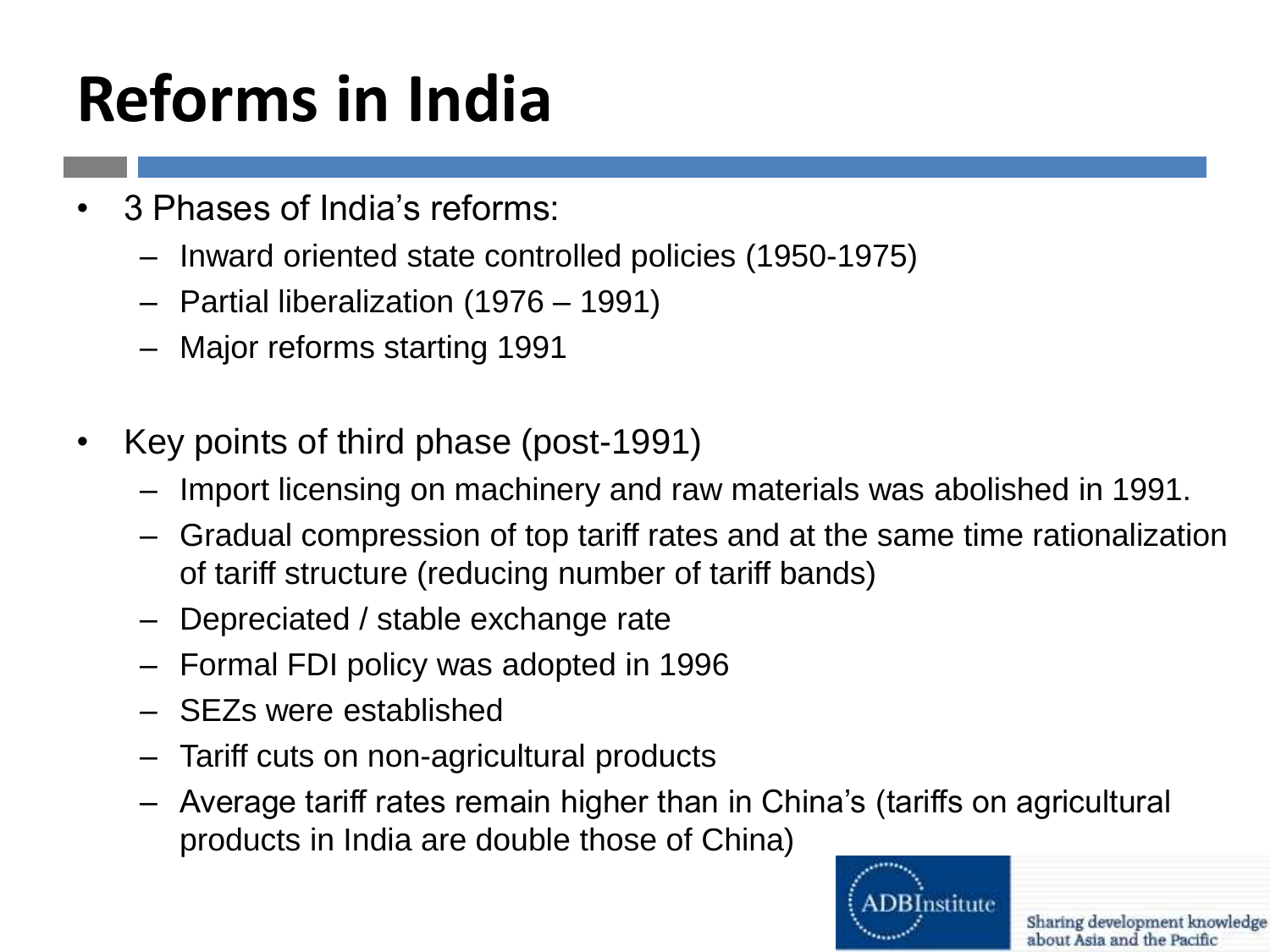### **Effects of the Reforms on FDI**

220.1 32.2 - 50.0 100.0 150.0 200.0 250.0 300.0 1991 1992 1993 1994 1995 1996 1997 1998 1999 2000 2001 2002 2003 2004 2005 2006 2007 2008 2009 2010 2011 **US\$ Billions Foreign direct investment, net inflows (BoP, current US\$ billions)** China India

Source: The World Bank (2012)

- From 1990 onwards China attracted a record level of FDI
- China became second biggest recipient of FDI
- Positive but lagged increase of FDI in India after 1990
- Through the access to marketing channels, worldclass technologies and organizational methods FDI contributed largely to the rise of Chinese exports
- FDI in India more directed towards domestic market
- It seems that Indian policies to attract FDI were not comprehensive enough

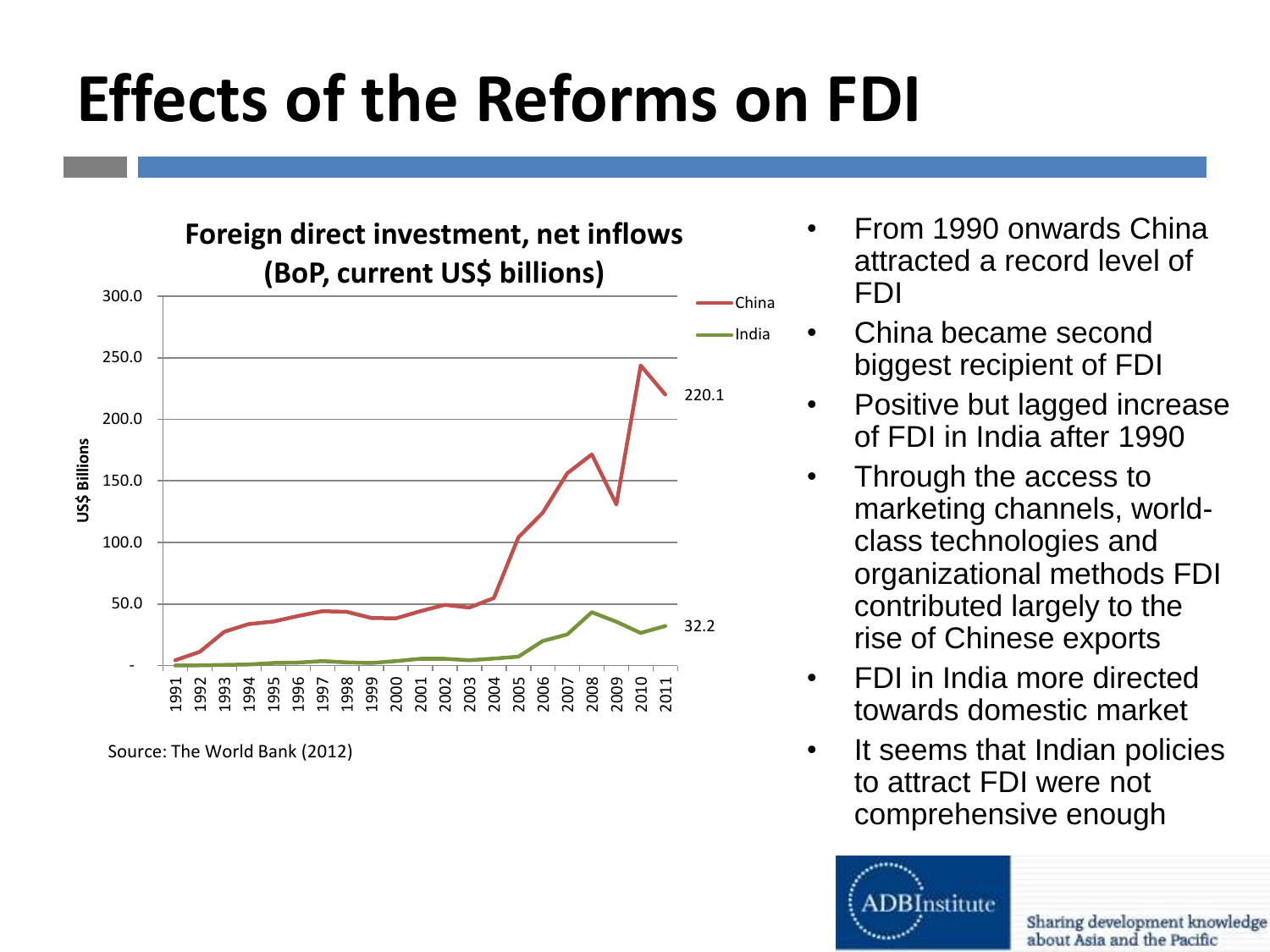### **Simple Mean, MFN Tariff Rate (%) 2000 and 2010**



Source: World Bank, World Development Indicators.

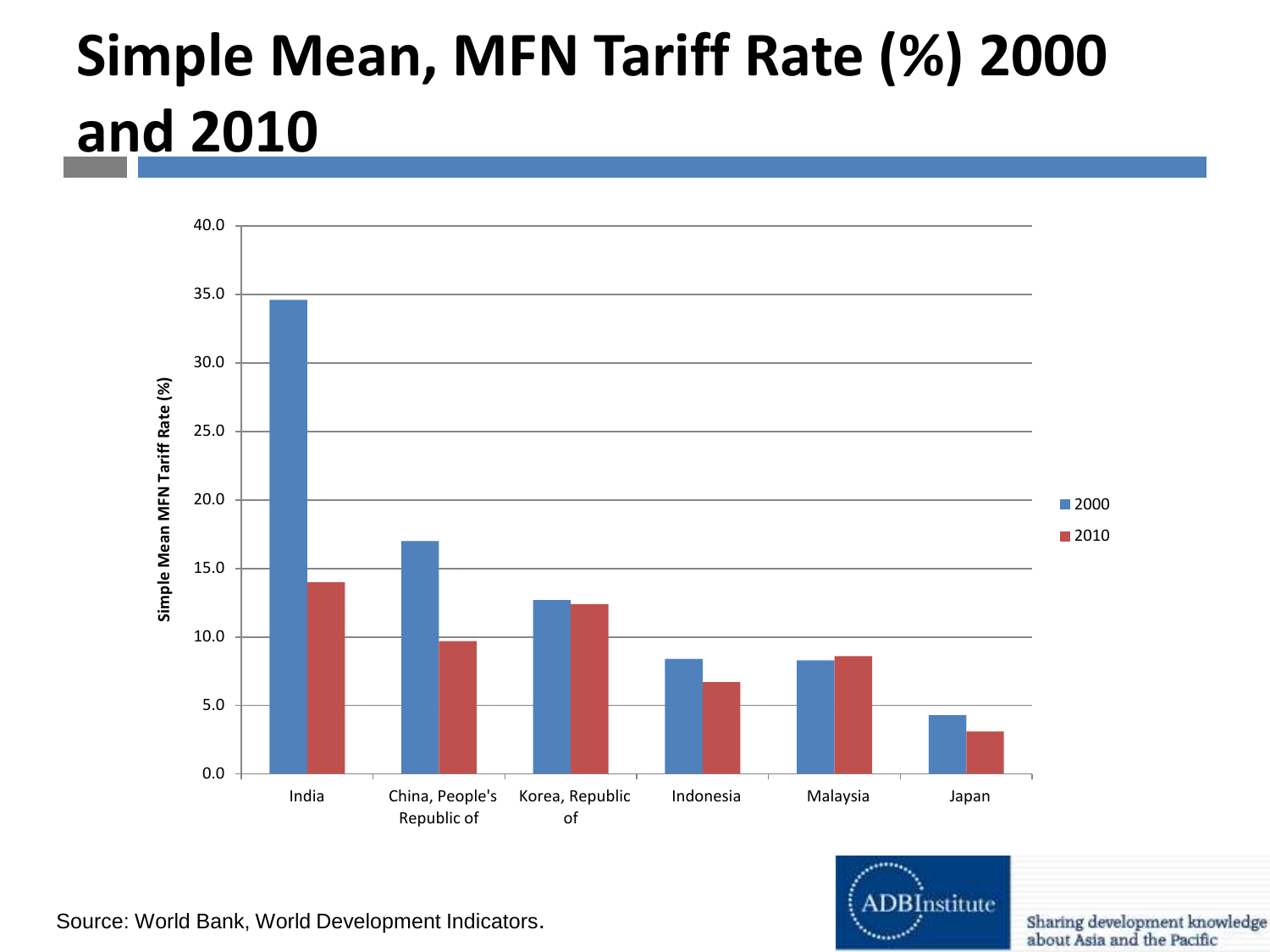### **Non-tariff Barriers Remains An Issue**

#### **Obstacles to Exports Perceived by Japanese Firms, 2011**

| (%)                                                                               | <b>China</b> | <b>Inclia</b> | <b>Korea</b> | <b>Indonesia</b> |
|-----------------------------------------------------------------------------------|--------------|---------------|--------------|------------------|
| <b>High Tariffs</b>                                                               | 30.1         | 43.4          | 43.8         | 23.2             |
| Customs clearance procedures<br>(complicated, time-consuming, etc.)               | 38.2         | 28.7          | 6.7          | 36.2             |
| Other import regulations (rigorous, different<br>from Japanese regulations, etc.) | 28.5         | 20.6          | 13.3         | 33.3             |
| Responses from importers (collection of<br>proceeds, etc.)                        | 24.8         | 20.6          | 16.2         | 17.4             |
| Intellectual property rights protection                                           | 27           | 4.4           | 13.3         | 4.3              |
| Import regulations on radioactive materials                                       | 13.8         | 0.7           | 26.7         | 5.8              |
| Local logistics (infrastructure development,<br>transportation networks, etc.)    | 7.4          | 40.4          | 1.9          | 21.7             |
| No. of Responses                                                                  | 747          | 136           | 105          | 69               |

Source: JETRO (2012) : FY2011 Survey on the International Operations of Japanese Firms.

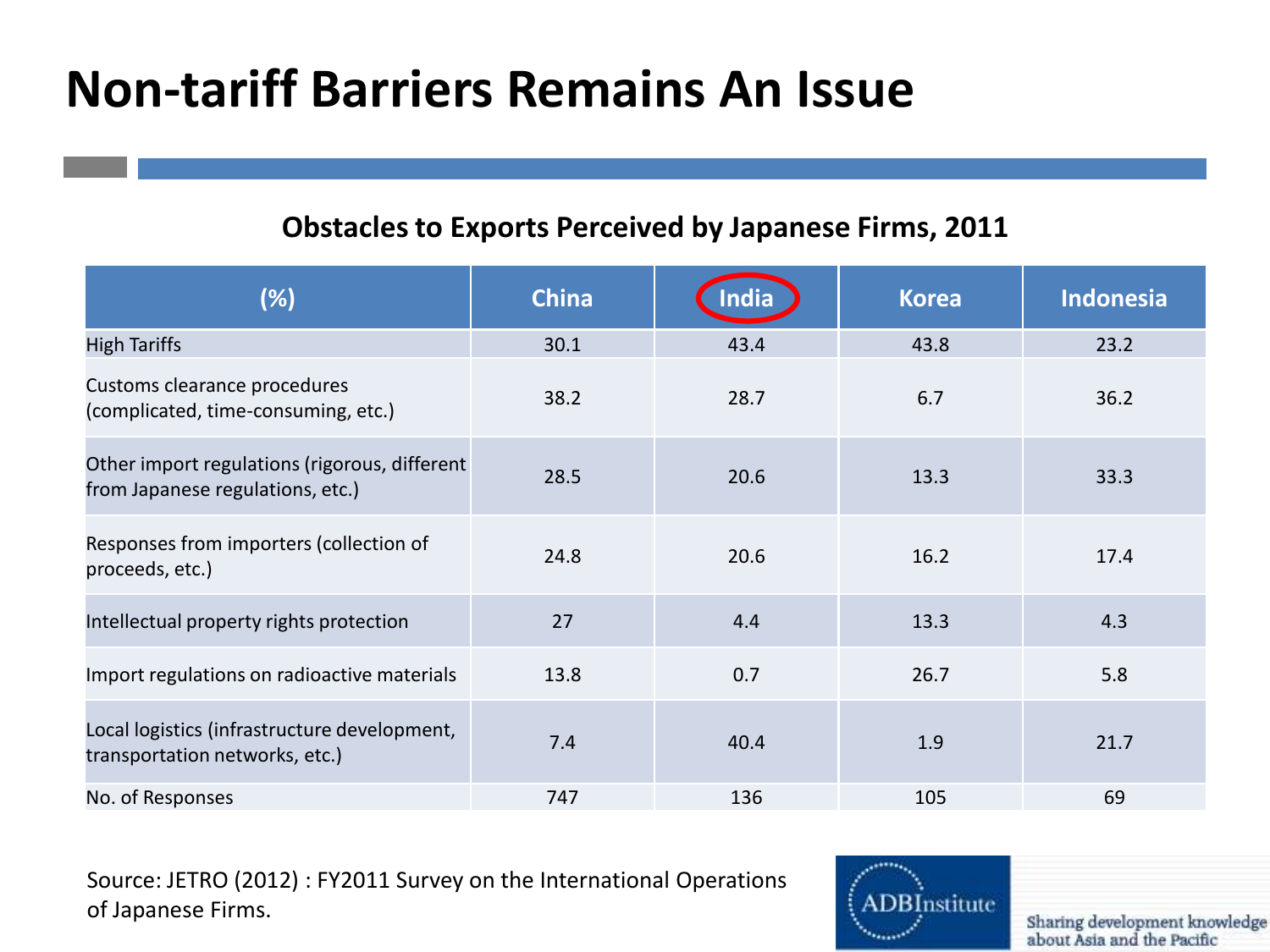# **3.**

# **Can India Close the Gap with China?**

Challenges and Opportunities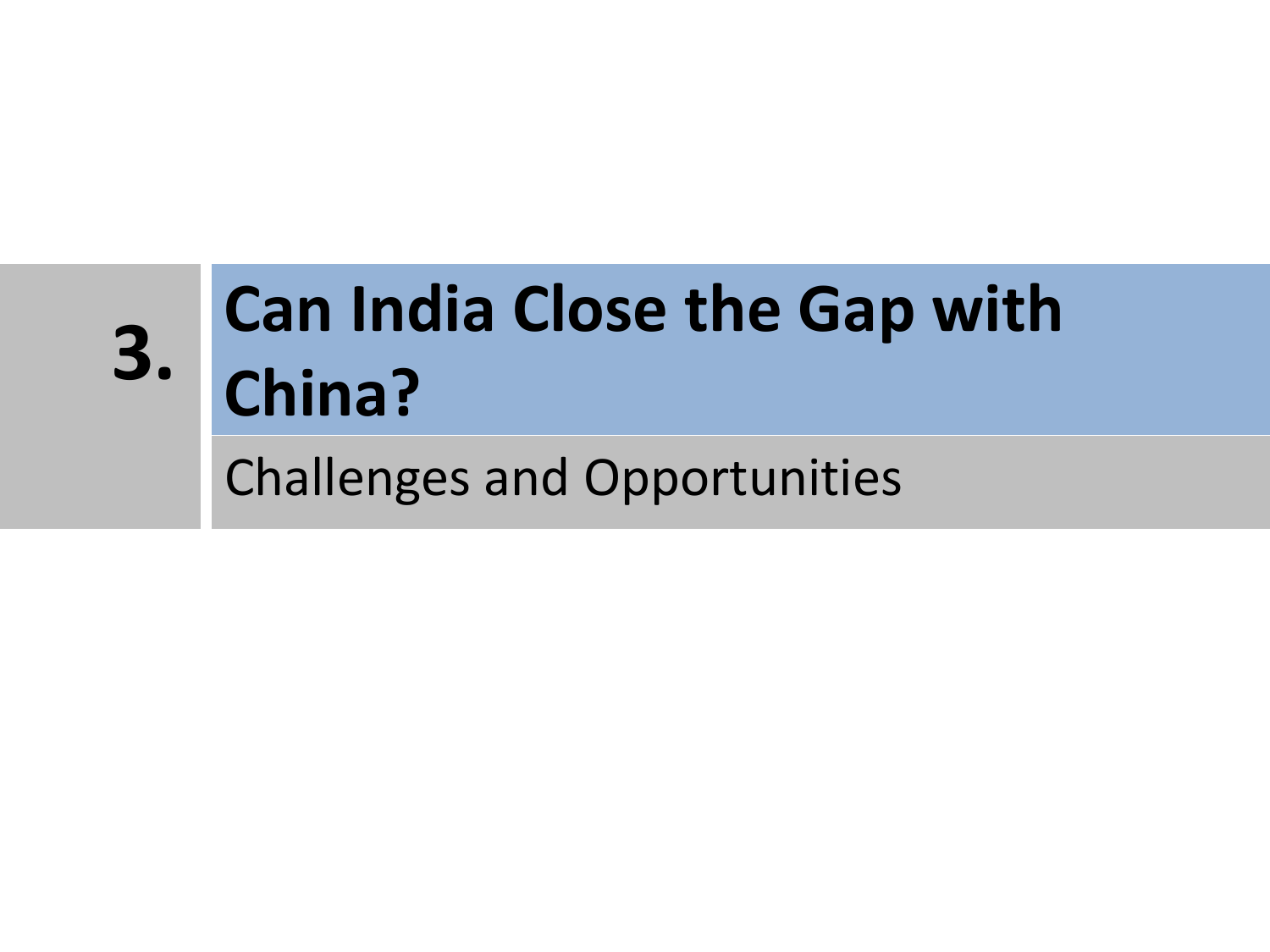# **1. Demographics**

- Argument by "The Economist": Demographics and Democracy will help India to overtake PRC
	- India's population will grow faster than PRC's
	- India assumed to overtake PRC in terms of % of population that is working age in the next twenty years
- ADB's projections on demographics confirm this view

| <b>Indicator</b>                        | Years        | <b>PRC</b> | <b>India</b> |
|-----------------------------------------|--------------|------------|--------------|
| Working age<br>population<br>rate $(%)$ | 2011 to 2020 | 71.6       | 69.4         |
|                                         | 2021 to 2030 | 66.7       | 67.4         |

• **However**, additional fundamentals such as education, technology and infrastructure may also play a role

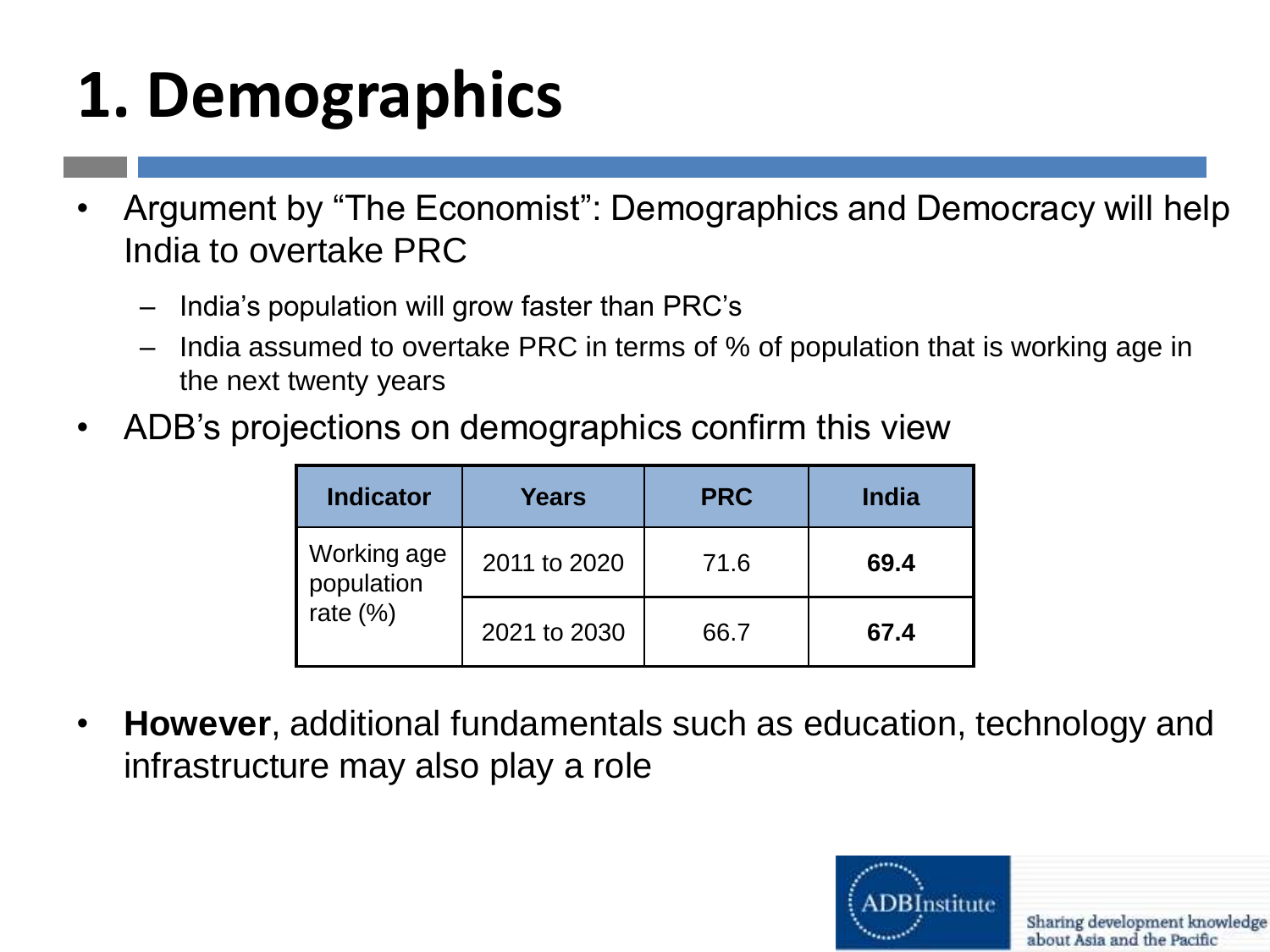### **2. Education**

#### **Enrollment Rate (%)**



- Difficult to adapt workers with little formal education to advanced production processes and techniques.
- Lack of basic education can therefore become a constraint on business development.
- Long term, investment in basic education is essential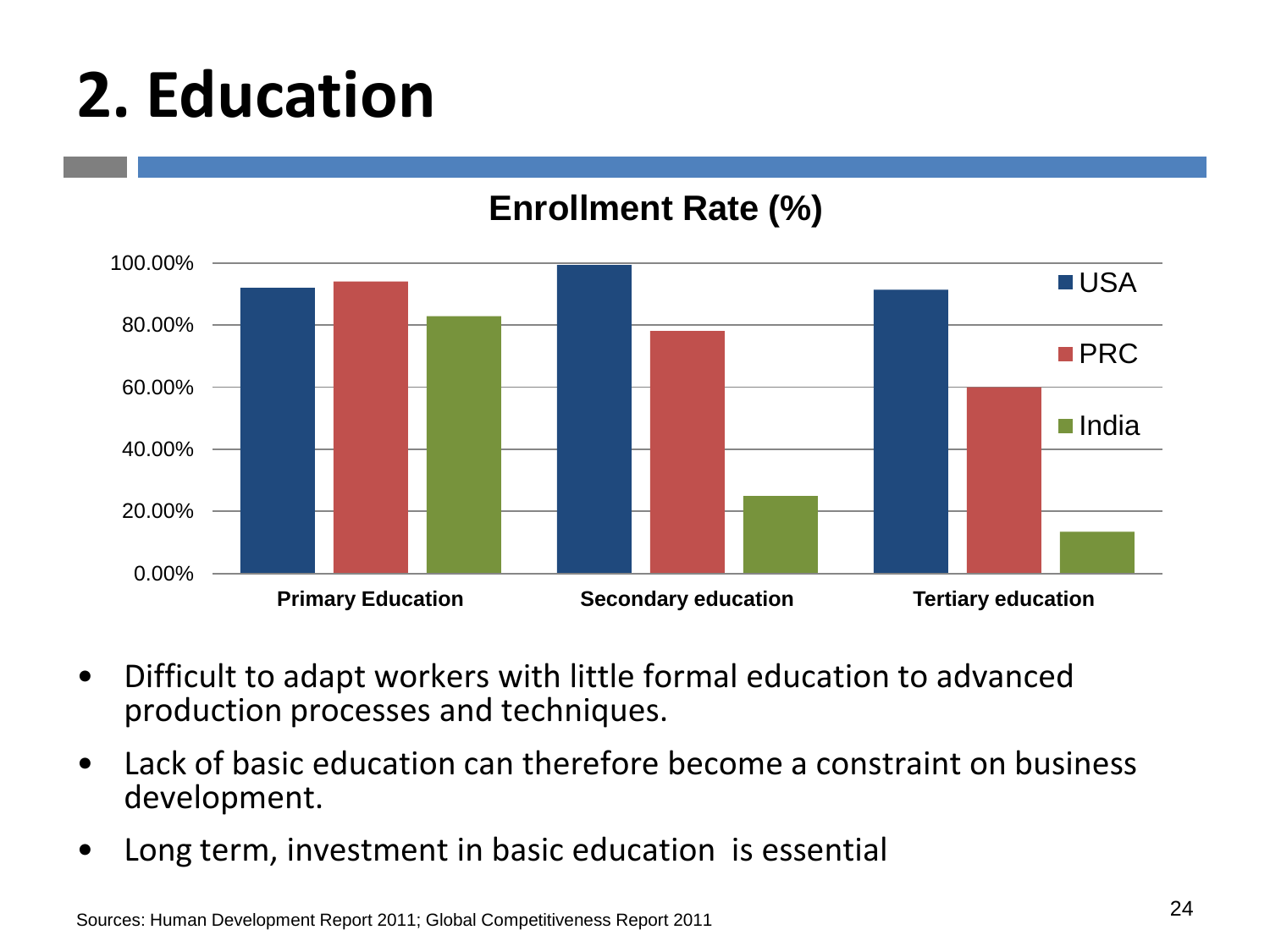# **3. Technology**



- PRC's R&D expenditure (relative to GDP) more than doubled in the last decade whereas India's R&D spending stagnated
- Also reflected by the number of researchers



Source: WDI (2012)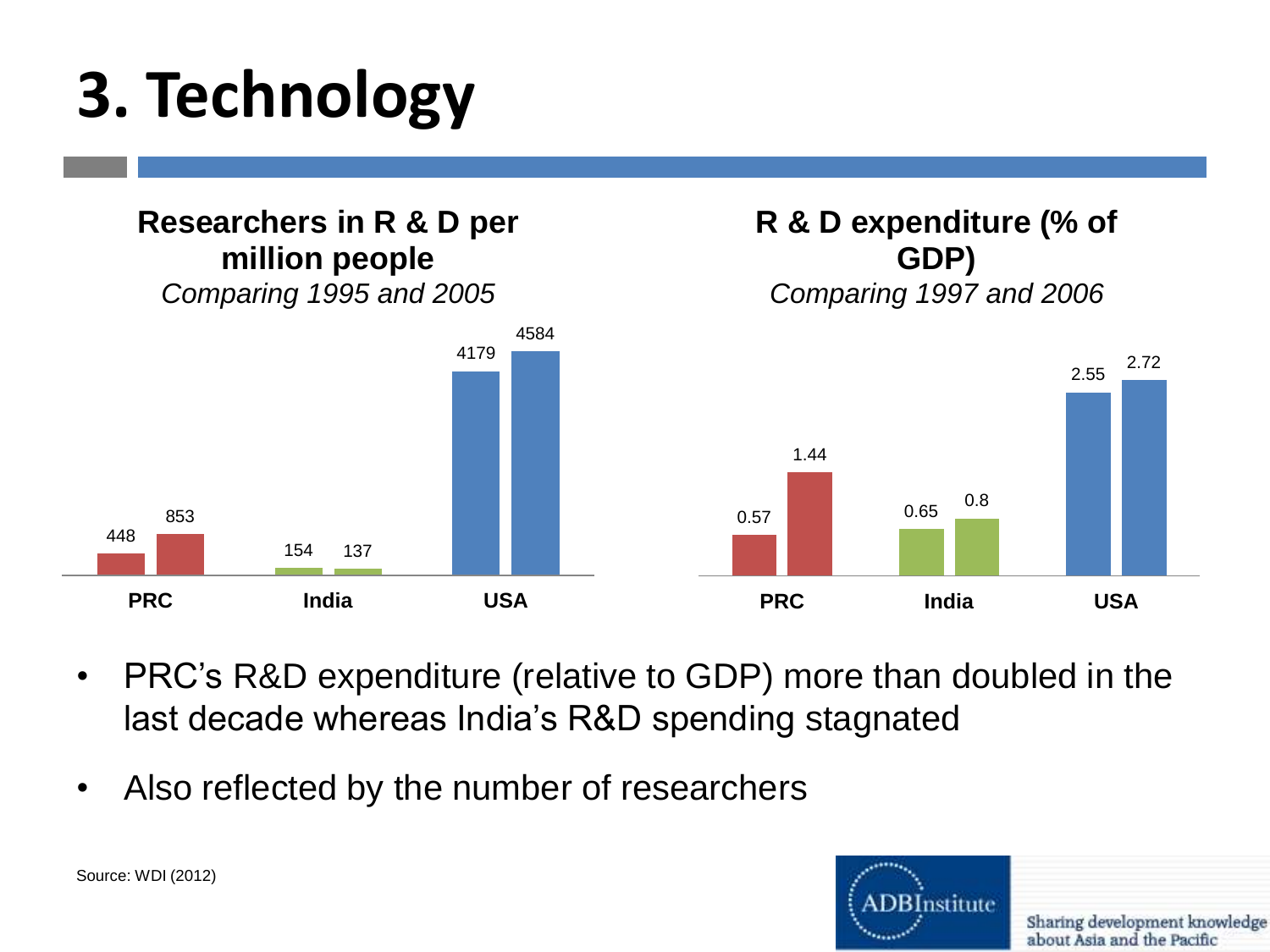### **4. Infrastructure**

|                                   | <b>USA Rank</b><br>(out of 142) | <b>PRC</b> Rank<br>(out of 142) $ $ (out of 142) $ $ | <b>India Rank</b> |
|-----------------------------------|---------------------------------|------------------------------------------------------|-------------------|
| <b>Overall</b><br>linfrastructure | 14                              | 48                                                   | 84                |
| Quality of roads                  | 20                              | 54                                                   | 86                |
| Electricity supply                | 33                              | 59                                                   | 110               |

Source: World Economic Forum – Competitiveness Report 2012-2013



- India must invest in infrastructure to
	- improve connectivity,
	- enter supply chains
	- promote regional integration
	- promoting multi-modal infrastructure
- Potential is high
	- 25 out of the 50 fastest growing cities in Asia are in India - 8 in PRC\*

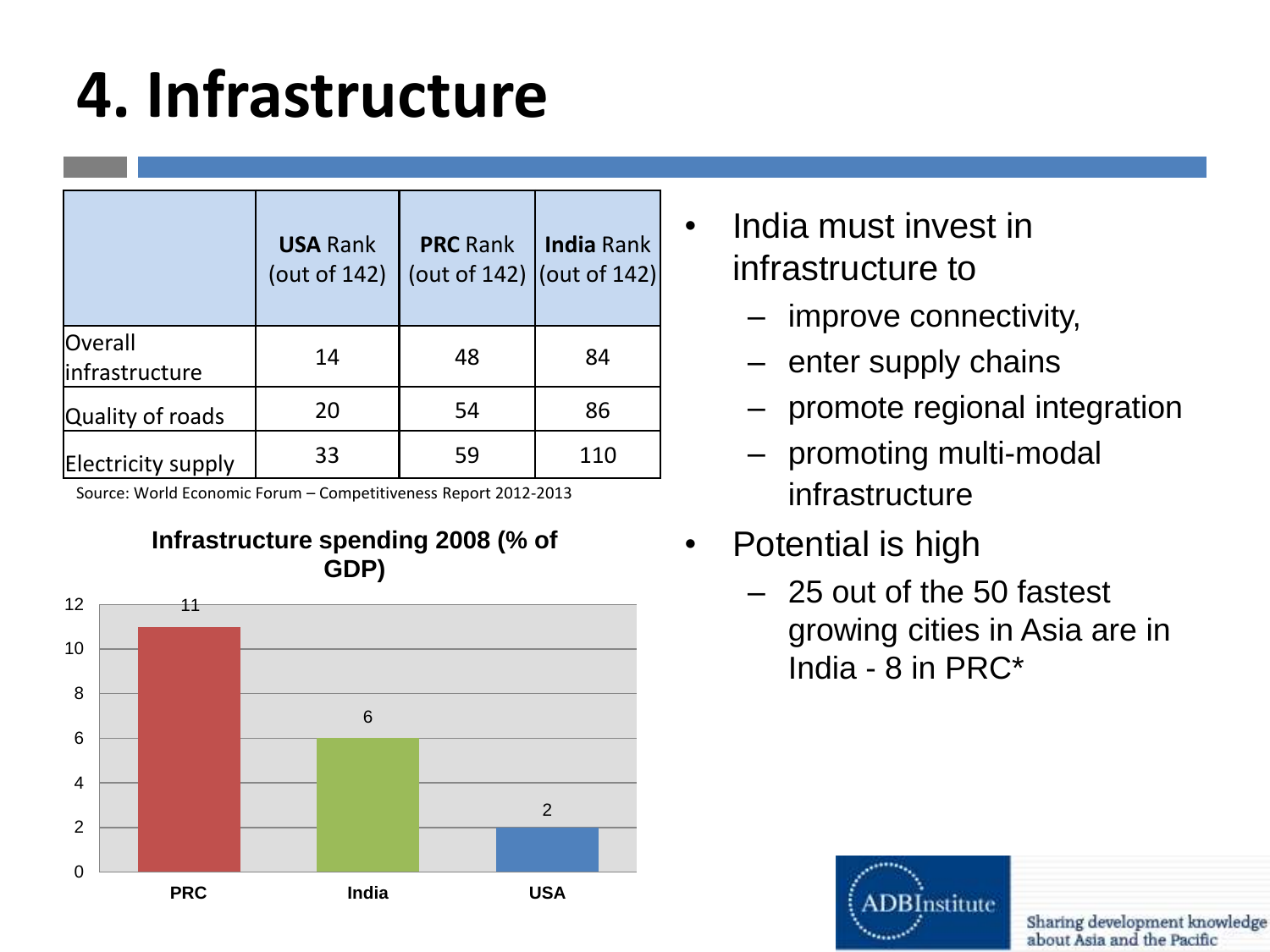### **5. Cost of Doing Business**

**a) Procedures to start business, (number) 2011**











*Source: World Bank (2012), Ease of Doing Business Report*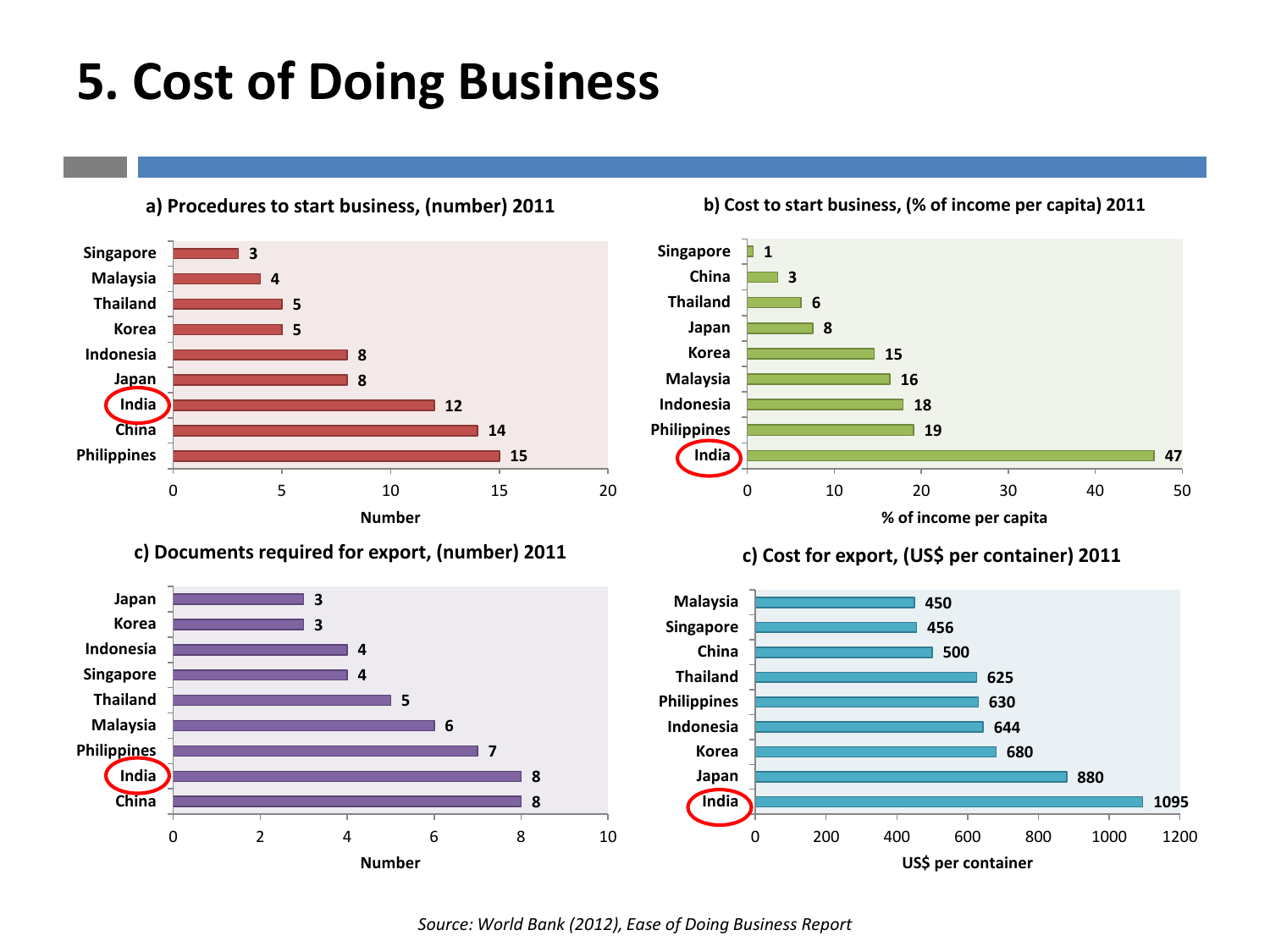# **Regulations**

- PRC Proposed reforms under the new government
	- Change the growth model from that of an export and investment-led model towards higher value manufacturing and increased domestic consumption
	- Promote reform of the political structure
	- Strengthen social development via better education, more secure jobs, more satisfying incomes, more reliable social security, more sophisticated medical services, more comfortable housing, and finer environment
- India Recent reforms
	- India is open for business
		- new regulations allow foreign direct investment from abroad of up to 51 percent in multi-brand supermarkets, up to 49 percent in aviation, up to 71 percent in broadcasting and up to 49 percent in parts of the power industry
	- More reforms needed to increase India's competitiveness

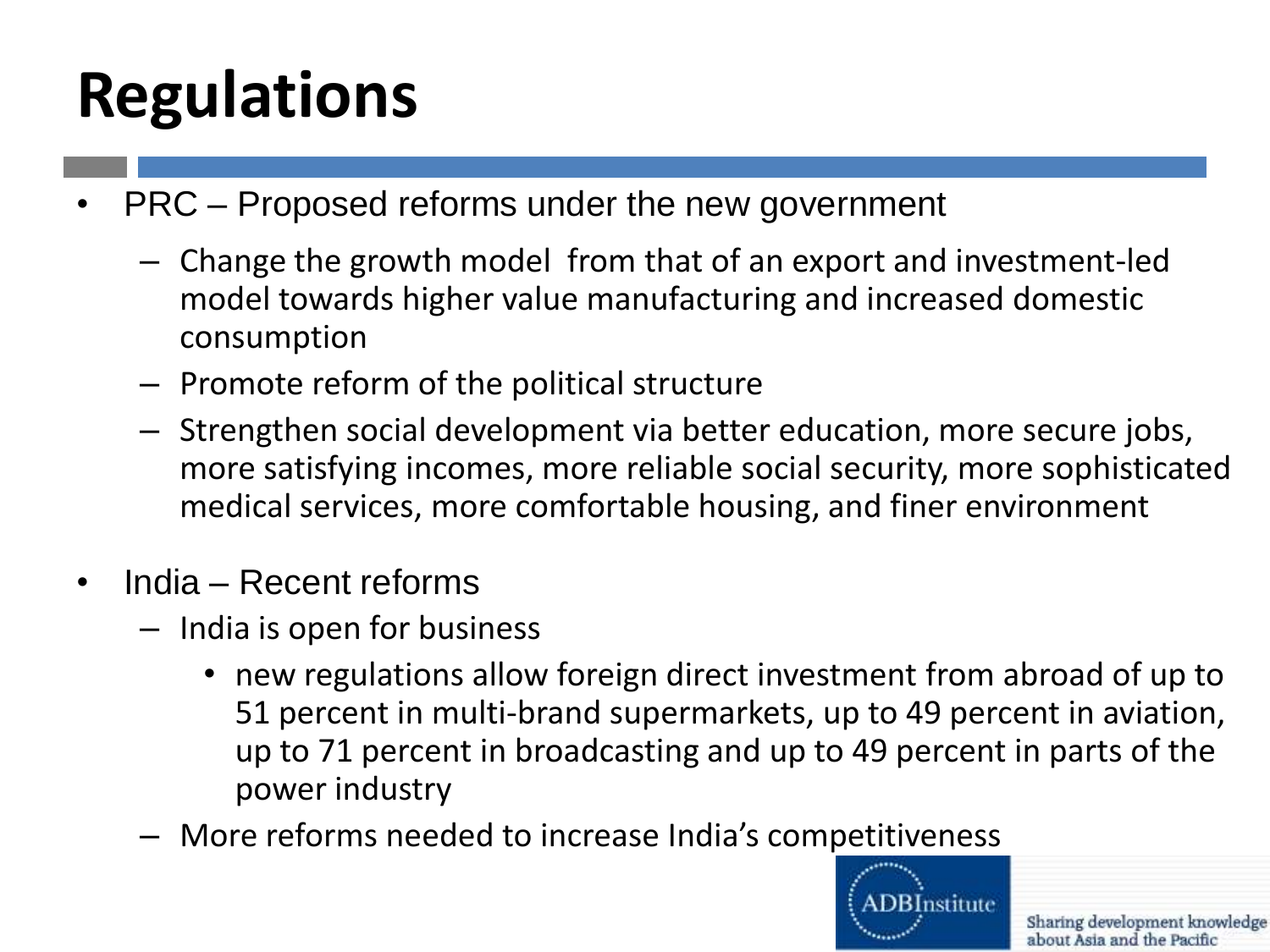### **New Era of Slow Growth: Trade Policy Challenges 4.**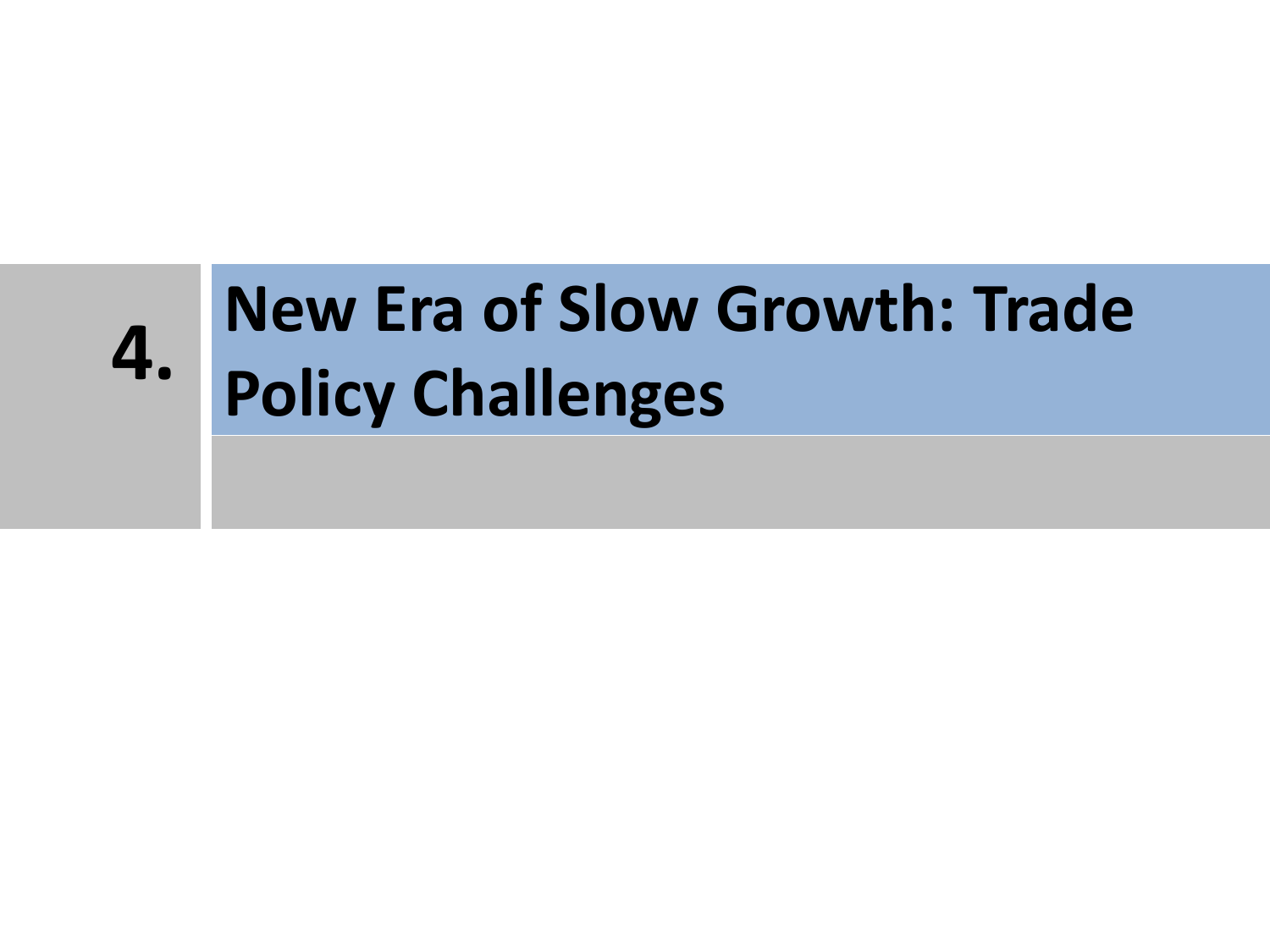### **1. Rising Protectionism: which G20 countries are protecting?**

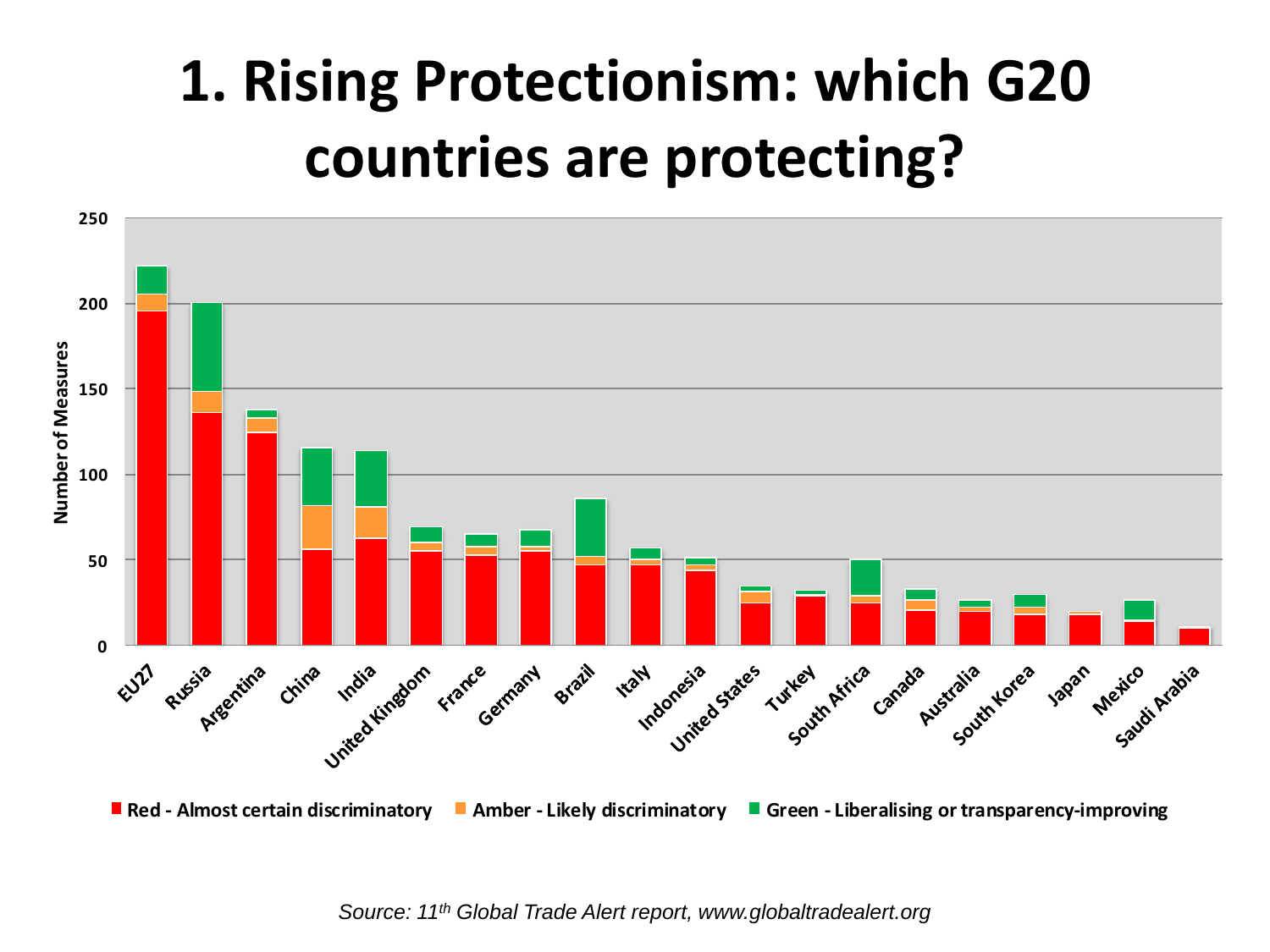### **. Shifting Destination of Asia's Exports by Stage of Production (% of total): More Asian Demand**



*Source: ADB Asia Economic Integration Monitor July 2012*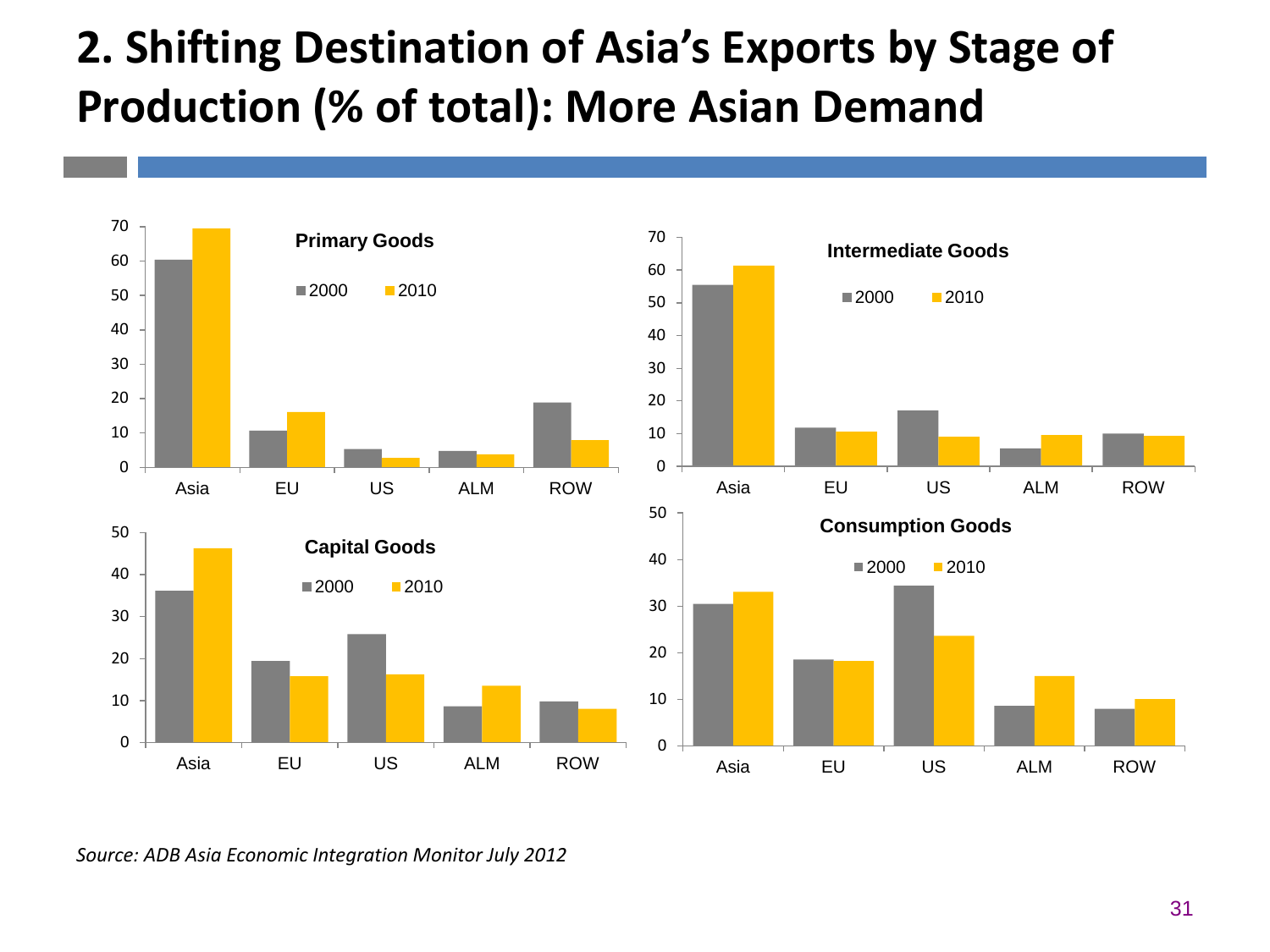### **3. More Comprehensive FTA-led Regionalism**

- Both giants pursue bilateral/regional FTAs alongside WTO multilateralism
- Concerns expressed by some:
	- Limited coverage of FTAs and vague formulations compared to FTAs in the Americas or Pacific
- Using economic evaluation criteria to examine FTA quality:
	- Mixed Picture: out of 23 FTAs of the giants 10 are WTO-compliant on goods liberalization and 3 are comprehensive in services coverage
	- China accelerated its steps to FTA negotiation after its accession to the WTO in a recognition of the importance to integrate into the world. India speed up its negotiation from 2007
	- The targets of India's FTAs are more geographically diverse, including both developing countries and developed countries. But China focus on the Asian, Pacific and latin America countries, most of which are developing countries.
	- China's FTAs seem better in goods liberalization (e.g. China NZ FTA that eliminates 35% of tariffs with immediate effect)
	- China's FTAs seems better in service coverage (7 of China's FTAs cover partial liberalization in services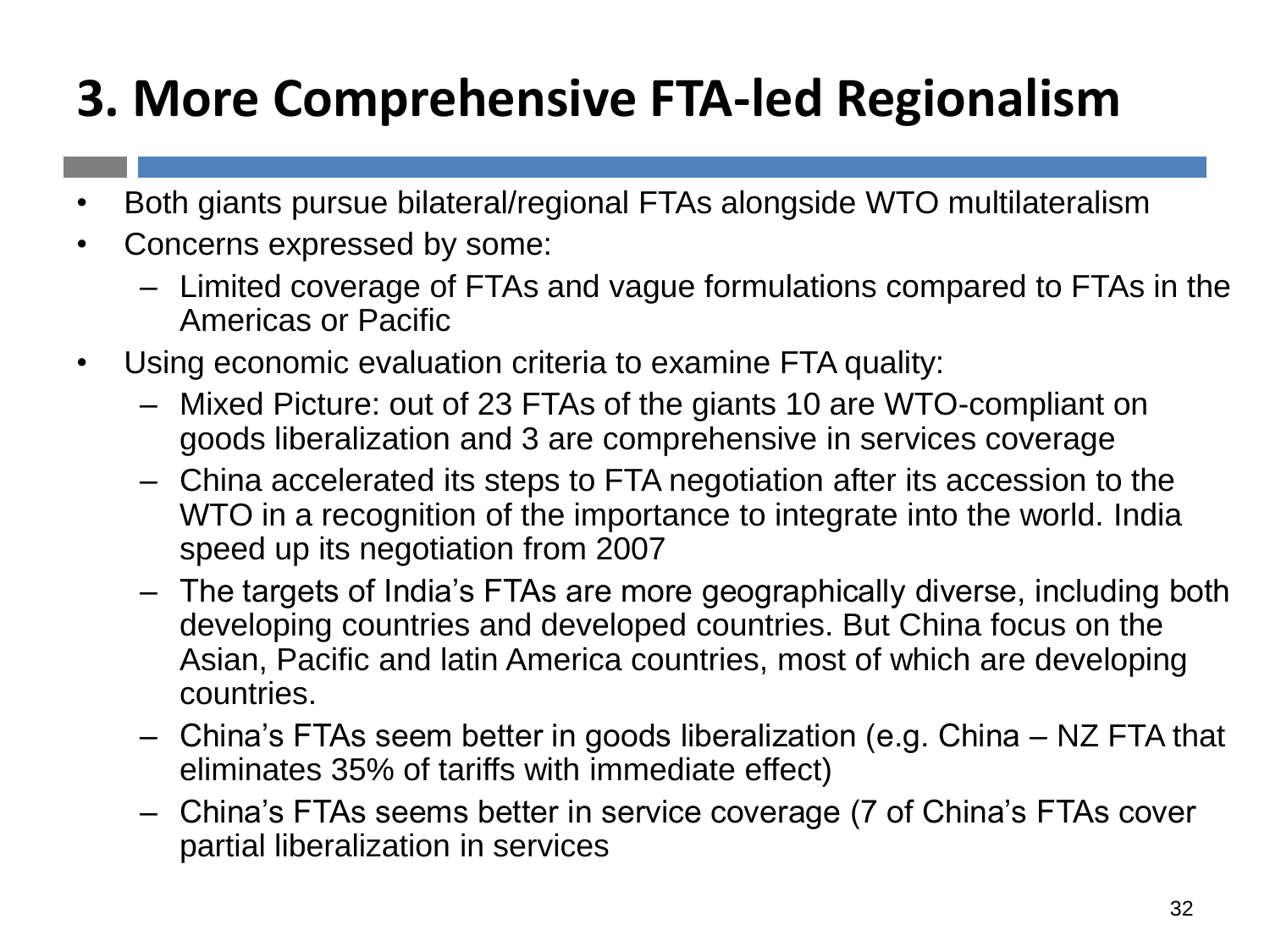### **Depth of FTAs in the China and India as of February 2012**



Source: Author's updates based on Wignaraja (2011 and 2012).

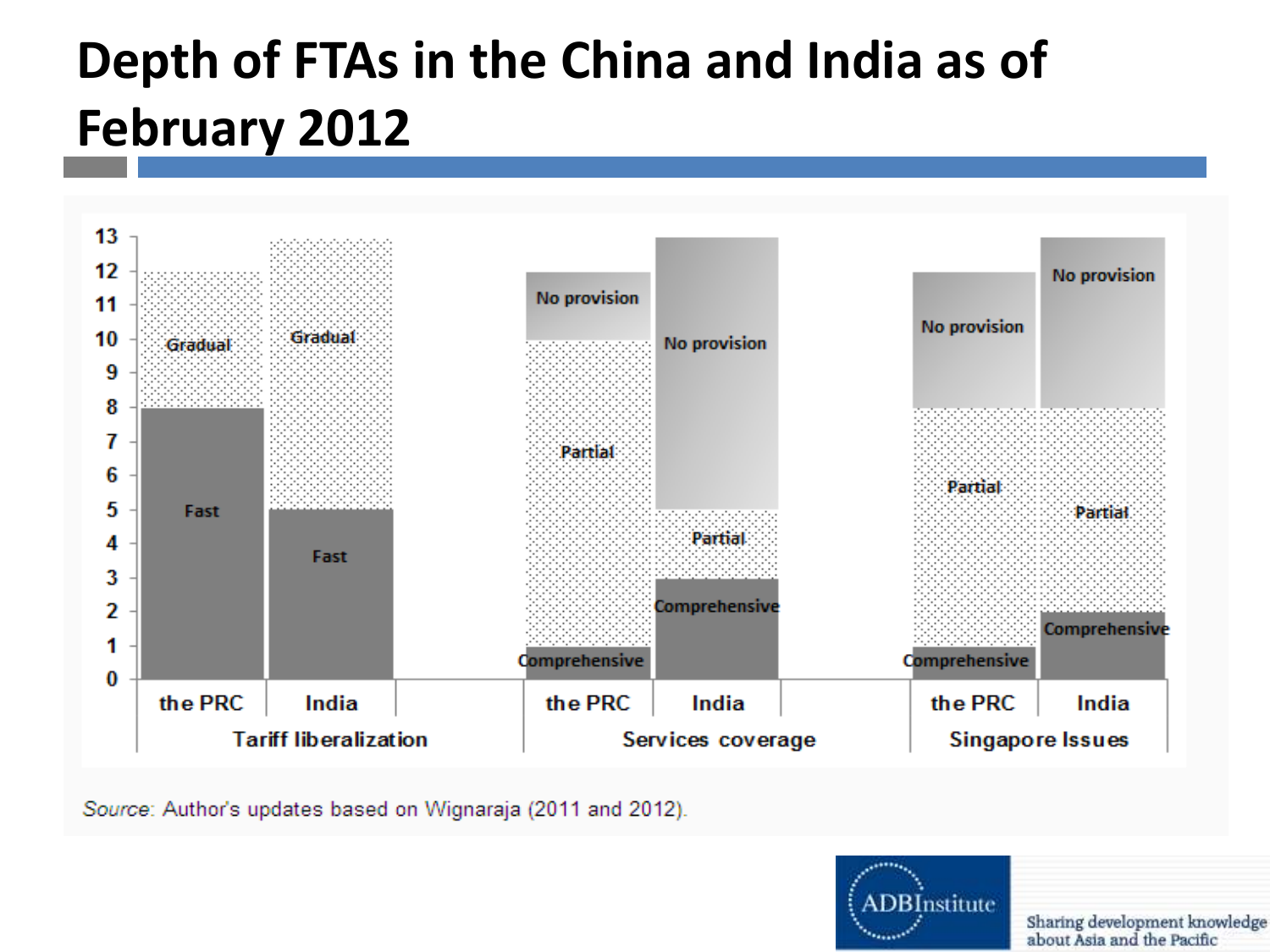### **RCEP and TPP – Salient Features**

- **RCEP**
	- Negotiations launched in November 2012
	- Focus: trade in goods, services trade and investment
	- Limited openness allows developing countries to join
- **TPP**
	- Negotiations to expanded P-4 membership started in March 2010
	- Comprehensive coverage of new trade issues e.g. intellectual property, government procurement, competition, labour and the environment
	- High degree of openness and hence limited membership

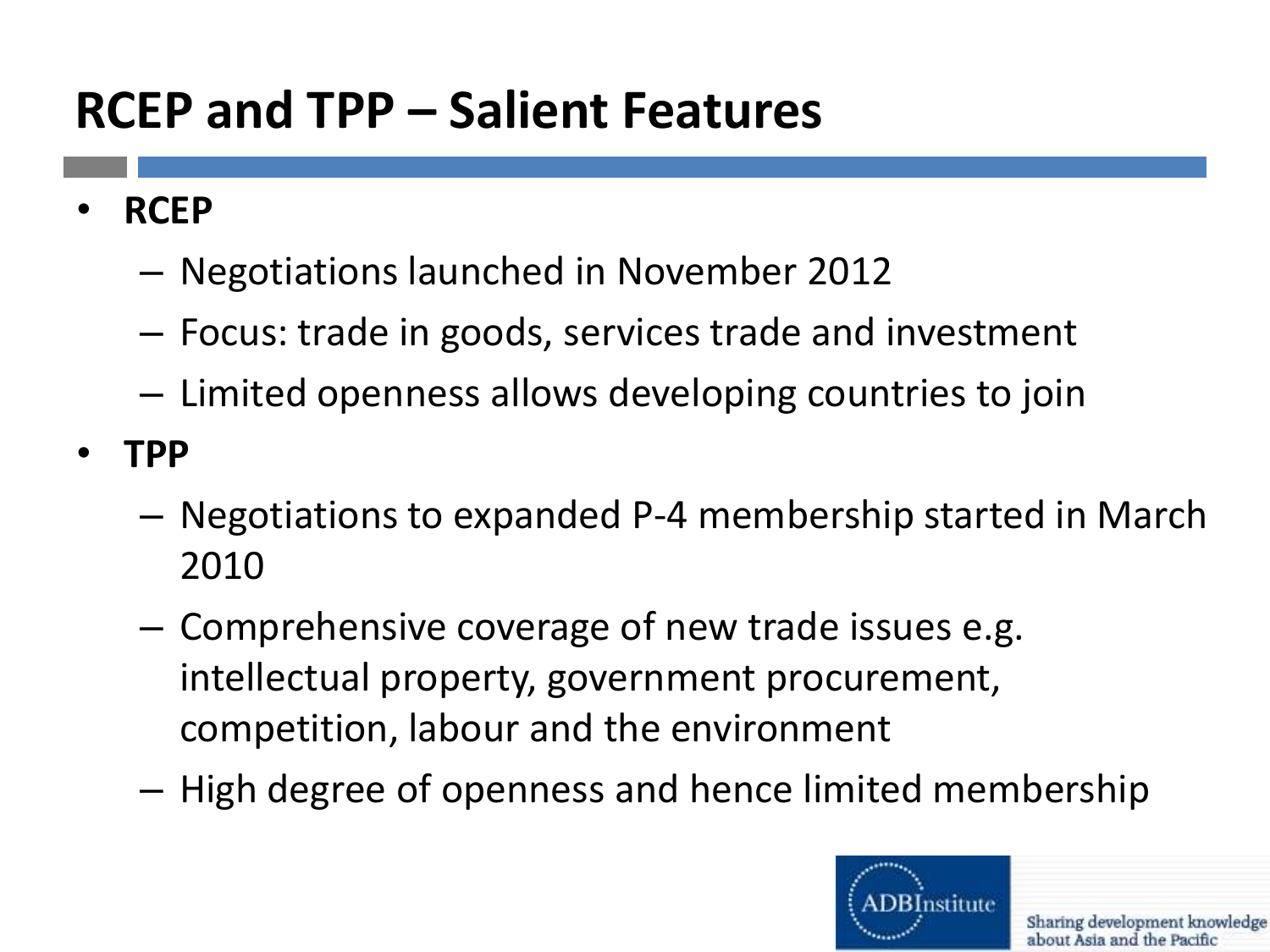# **4. Strengthening Global Trade Rules**

- India is a original member of the WTO, while China joined in the WTO in 2001.
- Both are active in WTO trade negotiations and this has fundamentally altered the dynamics of WTO negotions
	- In the current Doha Round negotiation, they provide leadership for developing countries to strengthen their position on agriculture and NAMA negotiations
	- Have a reputation for not wishing to include Singapore issues into the negotiation package
- Both China and India are important to the future of the WTO
	- Selection of new WTO Director-General
	- Finding an orderly conclusion of the Doha Round,
	- Shaping the post- Doha WTO agenda
	- Fostering WTO reforms

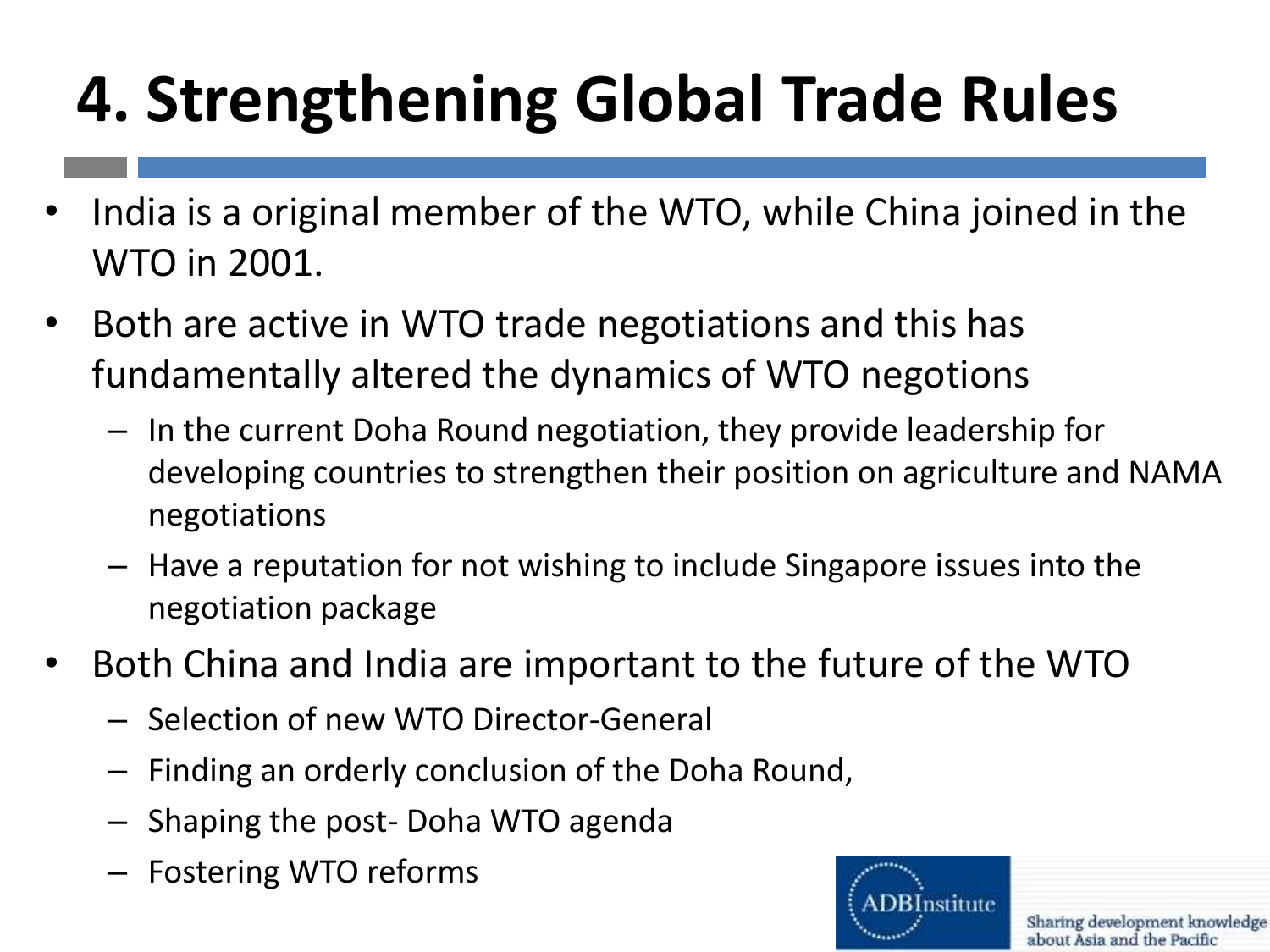### **Frequent Users of the WTO Dispute Settlement Mechanism**

- The active participation of giants also reflect their frequent use of the WTO's dispute settlement mechanism
- Even though the giants have not participated in as many trade disputes as the US and EU, they are top users among the developing country and Asian country group.



**Participation in dispute settlement**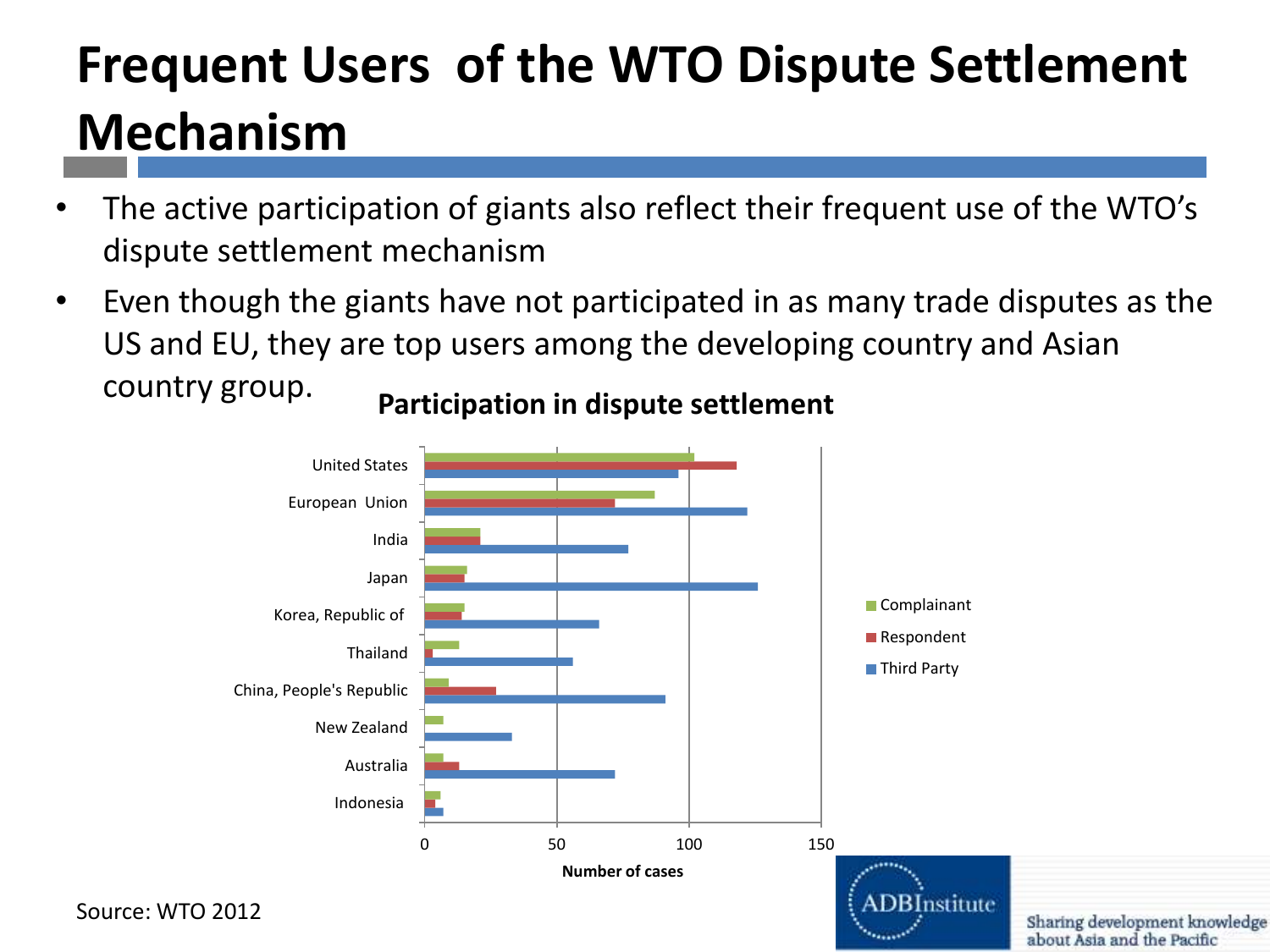### **5. Committing to Plurilateral Agreements**

- Plurilateral Agreements focus on the specific sector and are agreed by a group of members, e.g. the Information Technology Agreement
- Regarding the plurilateral agreements in the Annex 4 of the WTO (Civil Aircraft Agreement and the GPA), neither of them are the members. But China has announced early time of the year it join the negotiation of the GPA.
- As to the ITA (Information Technology Agreement), both of them are parties.
- Even though plurialteral agreements are concluded among a group members, given the economic significance of the two countries in extensive issues.

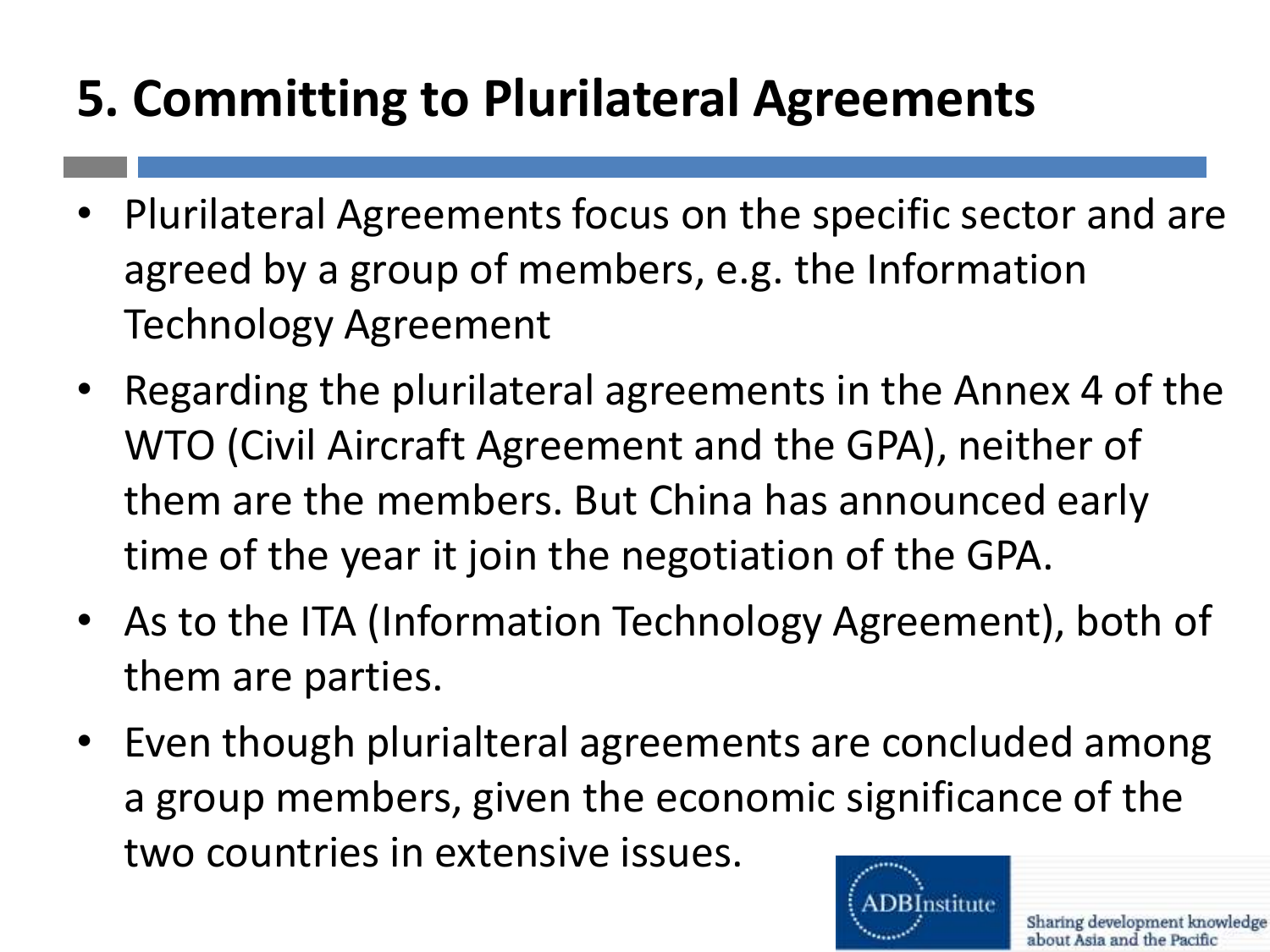### **Summary**

- Giants rise impressive. PRC ahead in world trade due to manufacturing. India leads in skill-intensive IT exports.
- Why?
	- On balance, initial conditions seem to have favoured PRC.
	- Reform approaches similar but differ in timing, sequencing, implementation and complementary policies.
	- India made reform strides since 2000 but PRC seems more proactive with first mover advantage.
- PRC likely to remain ahead in world trade in next decade, but India has opportunity to close gap with policies
- Uncertainties lie ahead on trade and growth. How each giant tackles them will ultimately determine performance.